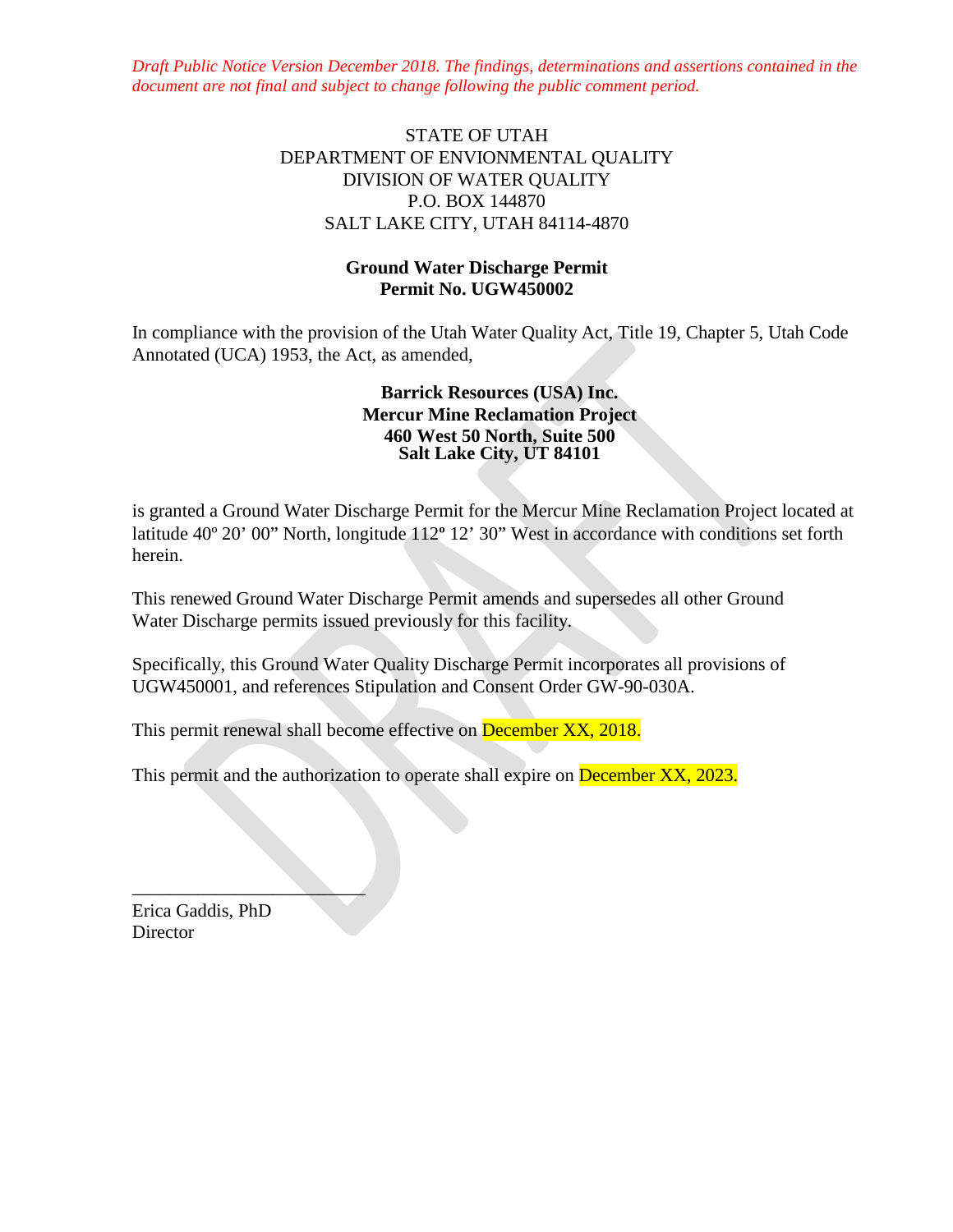Draft Public Notice Version December 2018. The findings, determinations and assertions contained in the document are not final and subject to change following the public comment period.

# **TABLE OF CONTENTS**

| I.   |                 |                                                                                                                |  |
|------|-----------------|----------------------------------------------------------------------------------------------------------------|--|
|      | A.              |                                                                                                                |  |
|      | <b>B.</b>       |                                                                                                                |  |
|      | C.              |                                                                                                                |  |
|      | D.              |                                                                                                                |  |
|      | E.              |                                                                                                                |  |
|      | F.              | TAILINGS WASTEWATER TREATMENT DISCHARGE FILLION CONTINUES TO ALL THE STATE THEORY TO A STEWATER TREATMENT DISC |  |
|      | G.              |                                                                                                                |  |
|      | H.              |                                                                                                                |  |
|      | L.              |                                                                                                                |  |
|      | J <sub>r</sub>  |                                                                                                                |  |
| II.  |                 | MONITORING, RECORDING AND REPORTING REQUIREMENTS  15                                                           |  |
|      | A.              |                                                                                                                |  |
|      | <b>B.</b>       |                                                                                                                |  |
|      | C.              |                                                                                                                |  |
|      | D.              |                                                                                                                |  |
|      | Е.              |                                                                                                                |  |
|      | F.              |                                                                                                                |  |
|      | G.              | RECORDS CONTENTS.                                                                                              |  |
|      | H.              |                                                                                                                |  |
|      | L.              |                                                                                                                |  |
|      | J.              |                                                                                                                |  |
|      | K.              |                                                                                                                |  |
| III. |                 |                                                                                                                |  |
|      | A.              |                                                                                                                |  |
|      | <b>B.</b>       |                                                                                                                |  |
|      | $\mathcal{C}$ . |                                                                                                                |  |
|      | D.              |                                                                                                                |  |
|      | E.              |                                                                                                                |  |
|      | $F_{\cdot}$     |                                                                                                                |  |
| IV.  |                 |                                                                                                                |  |
|      | А.              |                                                                                                                |  |
|      | <b>B.</b>       |                                                                                                                |  |
|      | C.              |                                                                                                                |  |
|      | D.              |                                                                                                                |  |
|      | Е.              |                                                                                                                |  |
|      | F.              |                                                                                                                |  |
|      | G.              |                                                                                                                |  |
|      | H.              |                                                                                                                |  |
|      | I.              |                                                                                                                |  |
|      | J.              |                                                                                                                |  |
|      | Κ.              |                                                                                                                |  |
|      | L.              |                                                                                                                |  |
|      | M.              |                                                                                                                |  |
|      | N.              |                                                                                                                |  |
|      | Ο.              |                                                                                                                |  |
|      |                 |                                                                                                                |  |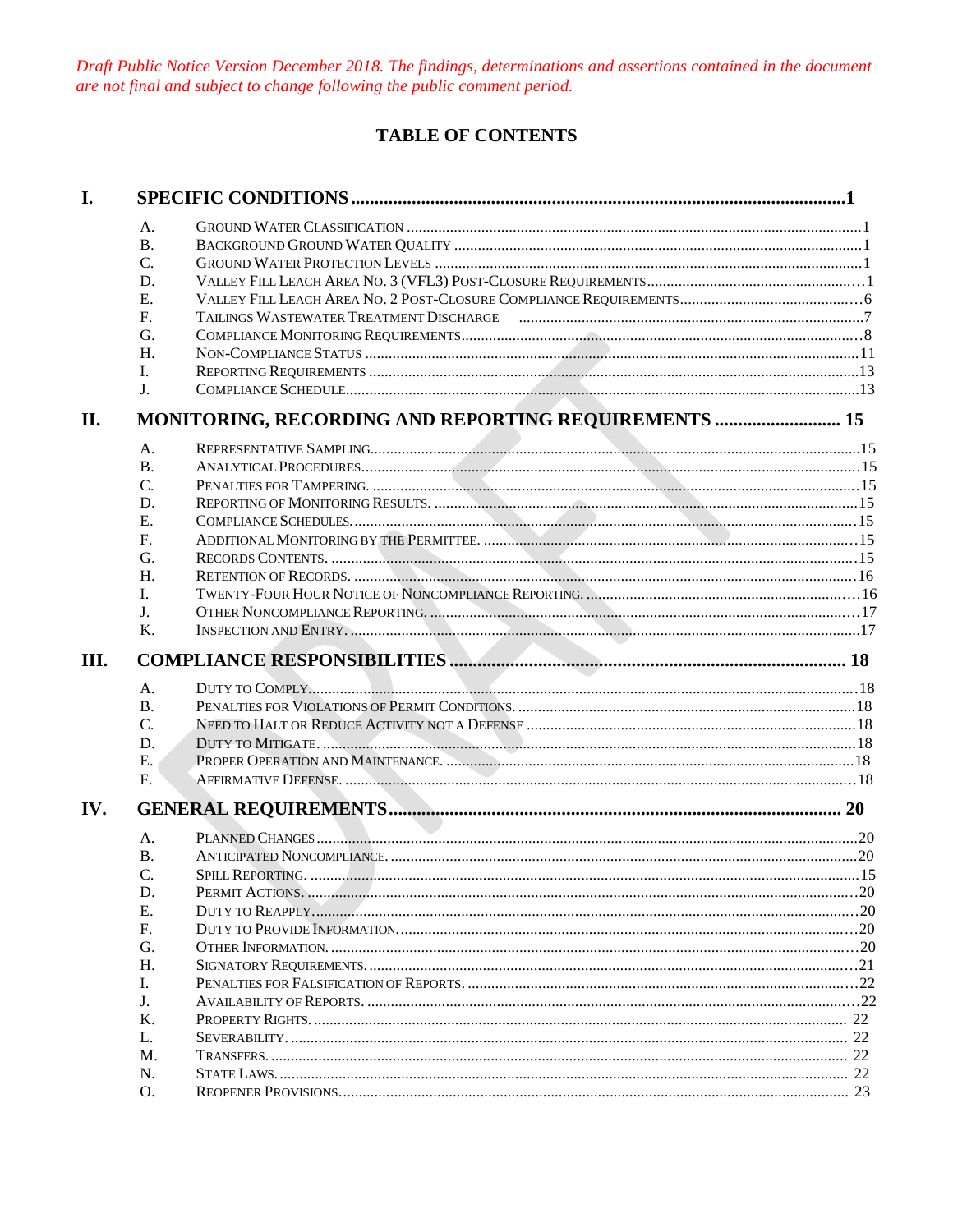*Draft Public Notice Version December 2018. The findings, determinations and assertions contained in the document are not final and subject to change following the public comment period.*

This page intentionally left blank.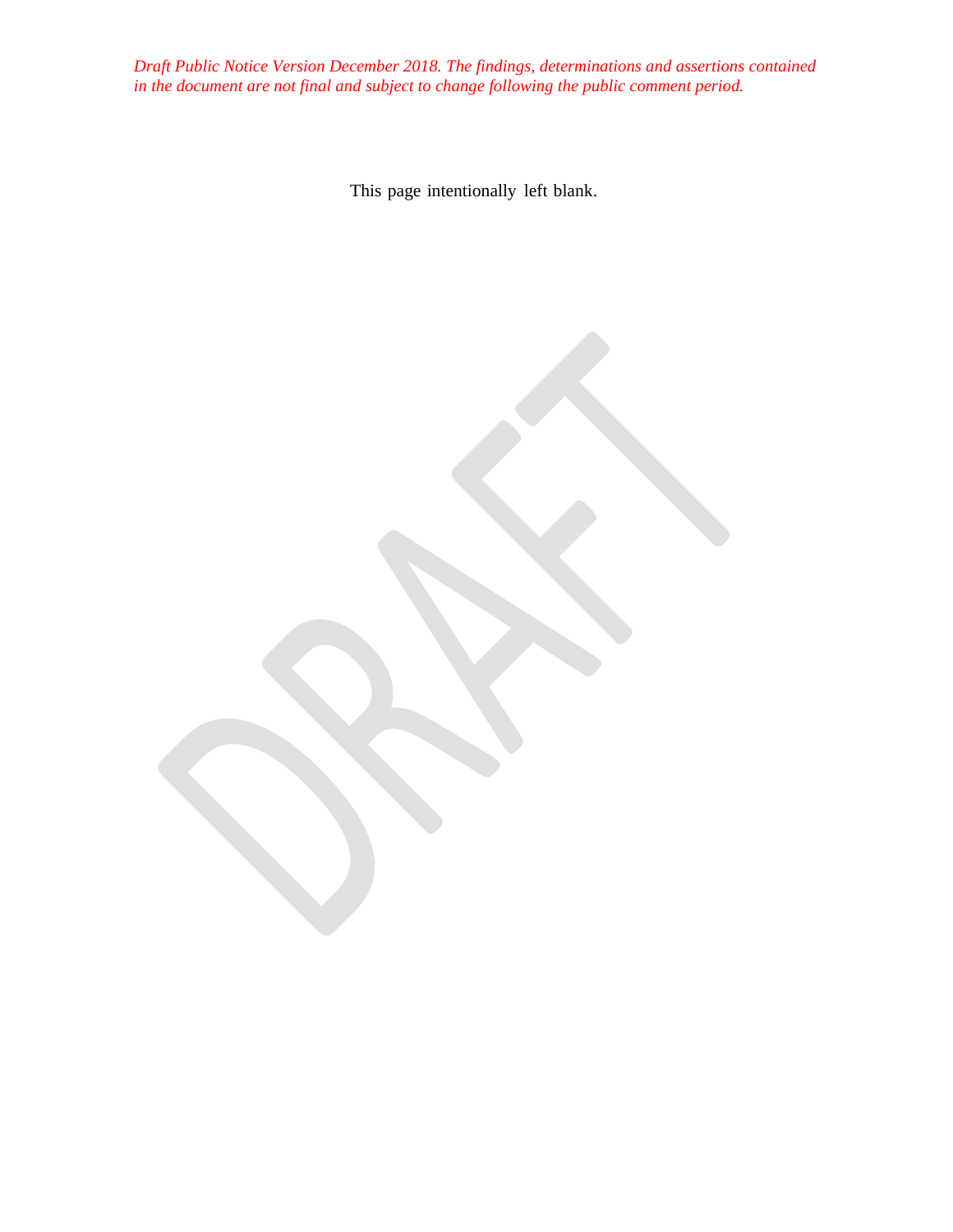#### I. SPECIFIC CONDITIONS

#### A. Ground Water Classification

Based on ground water data submitted by the Permittee, ground water at the Mercur site is generally defined as Class II Drinking Water Quality with the exception of the aquifers near monitoring wells MW-9 at Valley Fill Leach Area 2 (VFL2) and MW-17 at the tailings impoundment that are defined as Class 1A Pristine Ground Water.

#### B. Background Ground Water Quality

Background for Monitoring Wells – Based on the chemical characteristics of samples taken from monitoring wells MW-1, MW-2, MW-9, MW-10, MW-11, MW-13, MW-15, MW-16, MW-17, MW-18 and MW-19, background ground water quality is defined in Table 1.

#### C. Ground Water Protection Levels

- 1. Protection Levels for Existing Wells Ground water quality at monitoring wells MW-1, MW-2, MW-9, MW-10, MW-11, MW-13, MW-15, MW-16, MW-17, MW-18 and MW-19 shall not exceed the ground water protection levels defined in Table 1.
- 2. Compliance Determination Method Compliance with ground water protection levels shall be evaluated in eleven compliance monitoring wells. If future monitoring data indicate an exceedance of protection levels, compliance status will be determined in accordance with Utah Administrative Code (UAC) R317-6-6.16 including, if necessary, reference to methods described in the EPA Guidance documents entitled "Statistical Analysis of Groundwater Monitoring Data at RCRA Facilities – Unified Guidance", dated March 2009 (EPA 530-R-09-007). Subsequent updates of this document shall be utilized as available and appropriate.

#### D. Valley Fill Leach Area No. 3 (VFL3) Post-Closure Requirements

- 1. No Discharge Technology the Valley Fill Leach Area No. 3 facility, as constructed, incorporates no-discharge technology through the use of a composite liner consisting of a synthetic flexible membrane/clay/synthetic flexible membrane liner system. The reclamation cover design meets best available technology (BAT). Barrick will monitor the head of the neutralized wastewater through the term of the permit.
- 2. Spill Containment Barrick shall design, maintain and construct all pipelines from the Valley Fill Leach Area 3 facility that shall: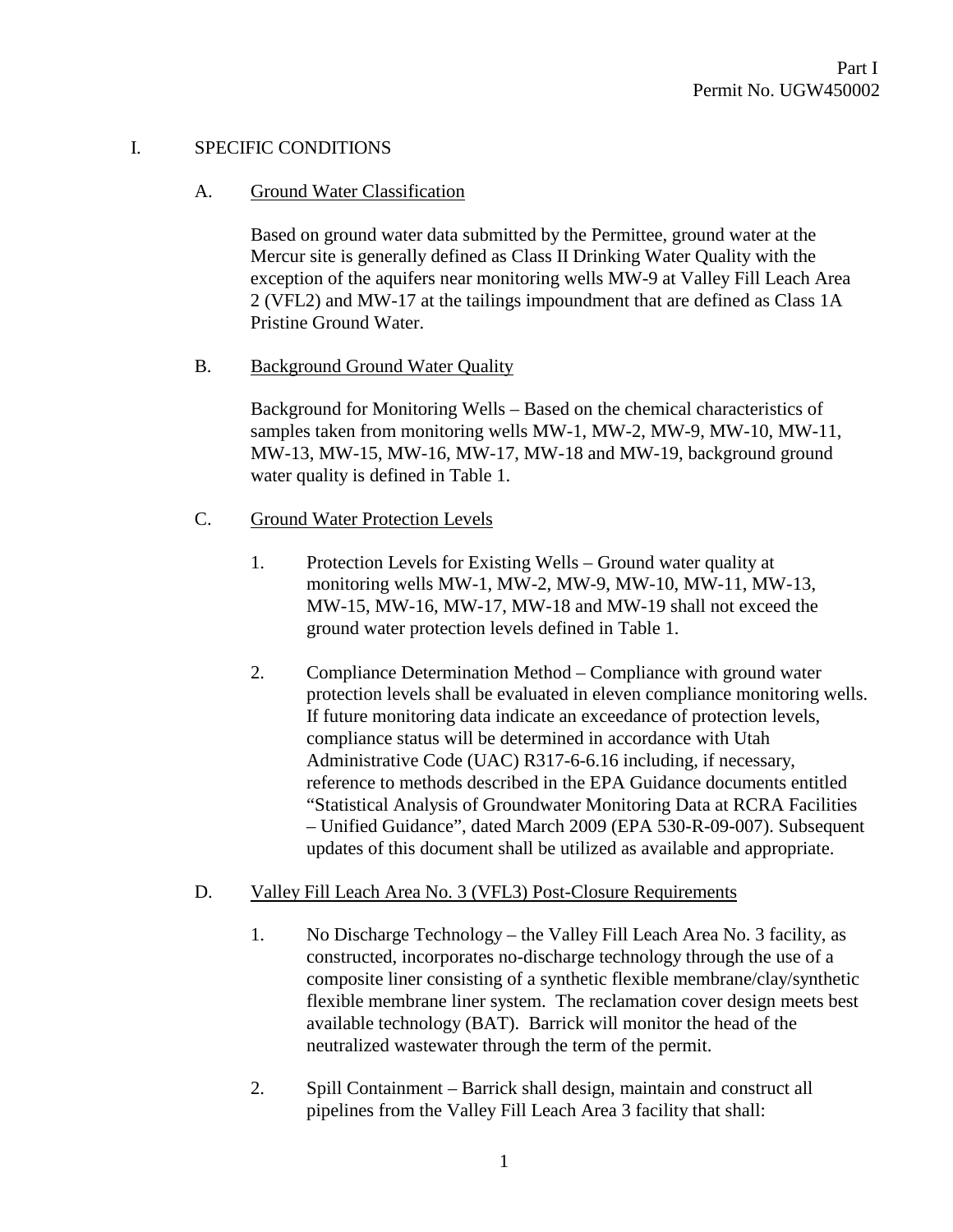**TABLE 1 Ground Water Background Concentrations and Protection Levels for Wells MW-1, MW-2, and MW-9**

| <b>Parameter</b> | <b>Method</b><br><b>Detection</b> | Ground<br>Water                      |           | $MW-1$                            |                            |       | $MW-2$                            |                            |                                   | $MW-9$ |                            |  |
|------------------|-----------------------------------|--------------------------------------|-----------|-----------------------------------|----------------------------|-------|-----------------------------------|----------------------------|-----------------------------------|--------|----------------------------|--|
|                  | Limit<br>(mg/L)                   | Quality<br><b>Standard</b><br>(mg/L) |           | <b>Background Level</b><br>(mg/L) | <b>Protection</b><br>Level |       | <b>Background Level</b><br>(mg/L) | <b>Protection</b><br>Level | <b>Background Level</b><br>(mg/L) |        | <b>Protection</b><br>Level |  |
|                  |                                   |                                      | Mean      | stddev                            | (mg/L)                     | Mean  | stddev                            | (mg/L)                     | Mean                              | stddev | (mg/L)                     |  |
| pH (units)       | n/a                               | $6.5 - 8.5$                          | 8.08      | n/a                               | $6.5 - 8.5$                | 7.98  | n/a                               | $6.5 - 8.5$                | 7.40                              | n/a    | $6.5 - 8.5$                |  |
| <b>Arsenic</b>   | 0.01                              | 0.05                                 | <b>ND</b> | n/a                               | $0.013\; ^{\rm b}$         | ND    | n/a                               | $0.013\,^{\rm b}$          | ND                                | n/a    | $0.005$ $^{\rm b}$         |  |
| <b>Barium</b>    | 0.01                              | 2.0                                  | 0.064     | 0.039                             | 0.5 <sup>b</sup>           | 0.037 | 0.047                             | 0.5 <sup>b</sup>           | 0.016                             | 0.011  | $0.5\,^{\rm b}$            |  |
| Cadmium          | 0.002                             | 0.005                                | <b>ND</b> | n/a                               | $0.002$ $^{\rm c}$         | ND    | n/a                               | $0.002$ $^{\rm c}$         | ND                                | n/a    | $0.002$ $^{\rm c}$         |  |
| Chromium         | 0.01                              | 0.1                                  | <b>ND</b> | n/a                               | $0.025\ ^{\rm b}$          | ND    | n/a                               | $0.025\,^{\rm b}$          | ND                                | n/a    | $0.01\,^{\rm b}$           |  |
| Copper           | 0.01                              | 1.3                                  | 0.041     | n/a                               | $0.33\,^{\rm b}$           | 0.041 | n/a                               | $0.33\,^{\rm b}$           | ND                                | n/a    | $0.13^{b}$                 |  |
| Lead             | 0.005                             | 0.015                                | ND        | n/a                               | $0.005$ $^{\rm c}$         | ND    | n/a                               | $0.005$ $^{\rm c}$         | ND                                | n/a    | $0.005$ $^{\rm c}$         |  |
| Mercury          | 0.0002                            | 0.002                                | ND        | n/a                               | $0.0005$ $^{\rm b}$        | ND    | n/a                               | $0.0005$ $^{\rm b}$        | ND                                | n/a    | $0.0002$ $^{\rm c}$        |  |
| <b>Nickel</b>    | 0.01                              | 0.1                                  | <b>ND</b> | n/a                               | $0.025$ $^{\rm b}$         | ND    | n/a                               | $0.025$ $^{\rm b}$         | ND                                | n/a    | 0.01                       |  |
| Selenium         | 0.002                             | 0.05                                 | <b>ND</b> | n/a                               | $0.013\; ^{\rm b}$         | ND    | n/a                               | $0.013$ $^{\rm b}$         | ND                                | n/a    | 0.005                      |  |
| <b>Silver</b>    | 0.01                              | 0.1                                  | ND        | n/a                               | $0.025$ <sup>b</sup>       | ND    | n/a                               | $0.025$ <sup>b</sup>       | ${\rm ND}$                        | n/a    | 0.01                       |  |
| <b>Thallium</b>  | 0.001                             | 0.002                                | ND        | n/a                               | $0.001\ ^{\rm c}$          | ND    | n/a                               | $0.001\,^{\mathrm{c}}$     | ND                                | n/a    | $0.001$ $^{\rm c}$         |  |
| Zinc             | 0.01                              | 5.0                                  | 0.051     | n/a                               | $1.25$ <sup>b</sup>        | 0.031 | n/a                               | $1.25$ <sup>b</sup>        | 0.020                             | n/a    | $0.5\,^{\rm b}$            |  |
| Cyanide-<br>free | 0.002                             | 0.2                                  | <b>ND</b> | n/a                               | $0.05\,^{\rm b}$           | ND    | n/a                               | $0.05\,^{\rm b}$           | ND                                | n/a    | $0.02$ $^{\rm b}$          |  |
| <b>Fluoride</b>  | 0.1                               | 4.0                                  | 1.94      | 0.15                              | $2.43\,^{\rm a}$           | 0.96  | 0.11                              | $1.20$ $^{\rm a}$          | 0.71                              | 0.06   | $1.0\,^{\rm b}$            |  |
| Nitrate-N        | 0.02                              | 10.0                                 | 0.049     | 0.128                             | $2.5^{b}$                  | 0.055 | 0.195                             | $2.5^{b}$                  | 0.15                              | n/a    | $1.0\,^{\rm b}$            |  |
| Nitrite-N        | 0.005                             | 1.0                                  | 0.011     | n/a                               | $0.25\,^{\rm b}$           | 0.012 | n/a                               | $0.25\,^{\rm b}$           | 0.006                             | n/a    | $0.1\,^{\rm b}$            |  |
| <b>Sulfate</b>   | 5.0                               | n/a                                  | 60.5      | 42.7                              | Monitoring<br>only         | 199.2 | 22.4                              | Monitoring<br>only         | 87                                | 22     | Monitoring<br>only         |  |
| <b>TDS</b>       | 5.0                               | 3000                                 | 516       | 19                                | $645\,$ $^{\rm a}$         | 905   | 108                               | $1131\,$ $^{\rm a}$        | 469                               | 54     | $586\,^{\rm a}$            |  |

a. Protection Level based on 1.X times the mean background concentration, where  $X = 0.25$ .

b Protection Level based on 0.X times the Ground Water Quality Standard, where X = 0.25 except for MW-9 and MW-17where X = 0.10 if nondetects predominant in background.

c Protection Level was set at the method detection limit.<br>Protection Level based on the mean plus 2 standard de

Protection Level based on the mean plus 2 standard deviations.

n/a Not applicable because the background data set was greater than 50% non-detect; therefore standard deviation not applicable.<br>ND Non-detect; analytical result below the method detection limit.

Non-detect; analytical result below the method detection limit.

stddev Standard deviation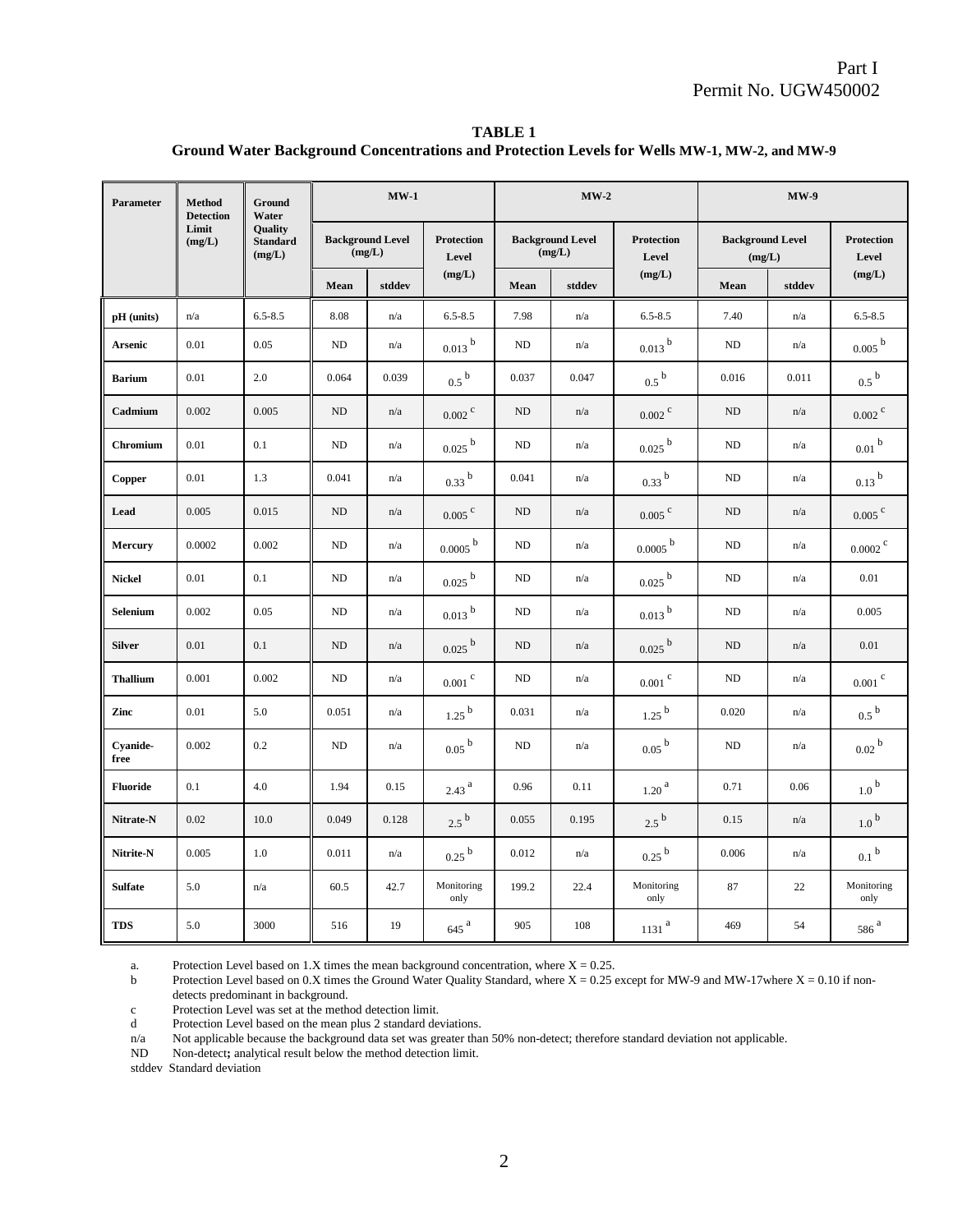**TABLE 1 (cont) Ground Water Background Concentrations and Protection Levels for Wells MW-10, MW-11, and MW-13**

| <b>Parameter</b> | <b>Method</b><br><b>Detection</b><br>Limit<br>(mg/L) | <b>Ground</b><br>Water<br>Quality<br><b>Standard</b><br>(mg/L) | $\mathbf{MW}\text{-}{\mathbf{10}}$ |        |                            |            | $MW-11$                           |                            | $MW-13$                           |        |                            |
|------------------|------------------------------------------------------|----------------------------------------------------------------|------------------------------------|--------|----------------------------|------------|-----------------------------------|----------------------------|-----------------------------------|--------|----------------------------|
|                  |                                                      |                                                                | <b>Background</b><br>Level (mg/L)  |        | <b>Protection</b><br>Level |            | <b>Background Level</b><br>(mg/L) | <b>Protection</b><br>Level | <b>Background Level</b><br>(mg/L) |        | <b>Protection</b><br>Level |
|                  |                                                      |                                                                | Mean                               | stddev | (mg/L)                     | Mean       | stddev                            | (mg/L)                     | Mean                              | stddev | (mg/L)                     |
| pH (units)       | n/a                                                  | $6.5 - 8.5$                                                    | 7.55                               | n/a    | $6.5 - 8.5$                | 7.83       | n/a                               | $6.5 - 8.5$                | 7.45                              | n/a    | $6.5 - 8.5$                |
| <b>Arsenic</b>   | 01                                                   | 0.05                                                           | ND                                 | n/a    | $0.013\,^{\rm b}$          | ND         | n/a                               | $0.013\ ^{\text{b}}$       | ND                                | n/a    | $0.013$ $^{\rm b}$         |
| <b>Barium</b>    | 0.01                                                 | $2.0\,$                                                        | 0.041                              | 0.037  | 0.5 <sup>b</sup>           | 0.041      | 0.037                             | 0.5 <sup>b</sup>           | 0.076                             | 0.032  | 0.5 <sup>b</sup>           |
| Cadmium          | 0.002                                                | 0.005                                                          | ${\rm ND}$                         | n/a    | $0.002$ $^{\circ}$         | ND         | n/a                               | $0.002$ $^{\rm c}$         | ${\rm ND}$                        | n/a    | $0.002$ $^{\rm c}$         |
| Chromium         | 0.01                                                 | 0.1                                                            | ND                                 | n/a    | $0.025$ $^{\rm b}$         | ${\rm ND}$ | n/a                               | $0.025$ $^{\mathrm{b}}$    | ND                                | n/a    | $0.025$ $^{\rm b}$         |
| Copper           | 0.01                                                 | 1.3                                                            | 0.0441                             | n/a    | $0.325\,^{\rm b}$          | 0.032      | n/a                               | $0.325$ $^{\rm b}$         | ND                                | n/a    | $0.325$ b                  |
| Lead             | 0.005                                                | 0.015                                                          | ND                                 | n/a    | $0.005$ $^{\rm c}$         | ${\rm ND}$ | n/a                               | $0.005$ <sup>c</sup>       | ND                                | n/a    | $0.005$ $^{\rm c}$         |
| <b>Mercury</b>   | 0.0002                                               | 0.002                                                          | ${\rm ND}$                         | n/a    | $0.0005$ <sup>b</sup>      | ${\rm ND}$ | n/a                               | $0.0005$ <sup>b</sup>      | ND                                | n/a    | $0.0005$ <sup>b</sup>      |
| <b>Nickel</b>    | 0.01                                                 | 0.1                                                            | 0.026                              | 0.025  | $0.076\,^{\rm d}$          | 0.011      | 0.021                             | $0.053d$ a                 | ND                                | n/a    | $0.025$ <sup>b</sup>       |
| Selenium         | 0.002                                                | 0.05                                                           | ND                                 | n/a    | $0.013^{b}$                | ${\rm ND}$ | n/a                               | $0.013$ b                  | ND                                | n/a    | $0.013\,^{\rm b}$          |
| <b>Silver</b>    | 0.01                                                 | 0.1                                                            | <b>ND</b>                          | n/a    | $0.025\ ^{\text{b}}$       | ND         | n/a                               | $0.025$ $^{\rm b}$         | ND                                | n/a    | $0.025$ $^{\rm b}$         |
| <b>Thallium</b>  | 0.001                                                | 0.002                                                          | ND                                 | n/a    | $0.001$ <sup>c</sup>       | $\rm ND$   | n/a                               | $0.001$ $^{\rm c}$         | ND                                | n/a    | $0.001$ $^{\rm c}$         |
| Zinc             | $0.01\,$                                             | 5.0                                                            | 0.118                              | 0.045  | $1.25\,^{\rm b}$           | 0.039      | 0.030                             | $1.25$ b                   | 0.025                             | n/a    | $1.25$ <sup>b</sup>        |
| Cyanide-<br>free | 0.002                                                | 0.2                                                            | ND                                 | n/a    | $0.05\,^{\rm b}$           | ${\rm ND}$ | n/a                               | $0.05\,^{\rm b}$           | ND                                | n/a    | $0.05\,^{\rm b}$           |
| <b>Fluoride</b>  | 0.1                                                  | 4.0                                                            | 0.787                              | 0.167  | $1.12^d$                   | 0.671      | 0.076                             | 1.0 <sup>b</sup>           | 0.500                             | 0.089  | 1.0 <sup>b</sup>           |
| Nitrate-N        | 0.02                                                 | 10.0                                                           | 0.074                              | 0.114  | 2.5 <sup>b</sup>           | 0.952      | 0.535n/a                          | $2.5\,^{\rm b}$            | 0.197                             | n/a    | $2.5\,^{\rm b}$            |
| Nitrite-N        | 0.005                                                | 1.0                                                            | 0.009                              | 0.005  | $0.25$ <sup>b</sup>        | 0.012      | 0.007                             | $0.25^{b}$                 | 0.007                             | 0.005  | $0.25\,^{\rm b}$           |
| <b>Sulfate</b>   | 5.0                                                  | n/a                                                            | 339                                | 50     | Monitoring<br>only         | 126        | 39                                | Monitoring<br>only         | 308                               | 28     | Monitoring<br>only         |
| <b>TDS</b>       | 5.0                                                  | 3000                                                           | 1106                               | 76     | $1383\,$ $^{\rm a}$        | 618        | 37                                | $773\,^{\rm a}$            | 2124                              | 220    | $2655\,^{\rm d*}$          |

a Protection Level based on 1.X times the mean background concentration, where  $X = 0.25$ .

b Protection Level based on 0.X times the Ground Water Quality Standard, where  $X = 0.25$  except for MW-9 and MW-17 where  $X = 0.10$  if non-

detects predominant in background.

c Protection Level was set at the method detection limit.

d Protection Level based on the mean plus 2 standard deviations.<br>
Not applicable because the background data set was greater than

Not applicable because the background data set was greater than 50% ND; therefore standard deviation not applicable.

ND Non-detect**;** analytical result below the method detection limit.

stddev Standard deviation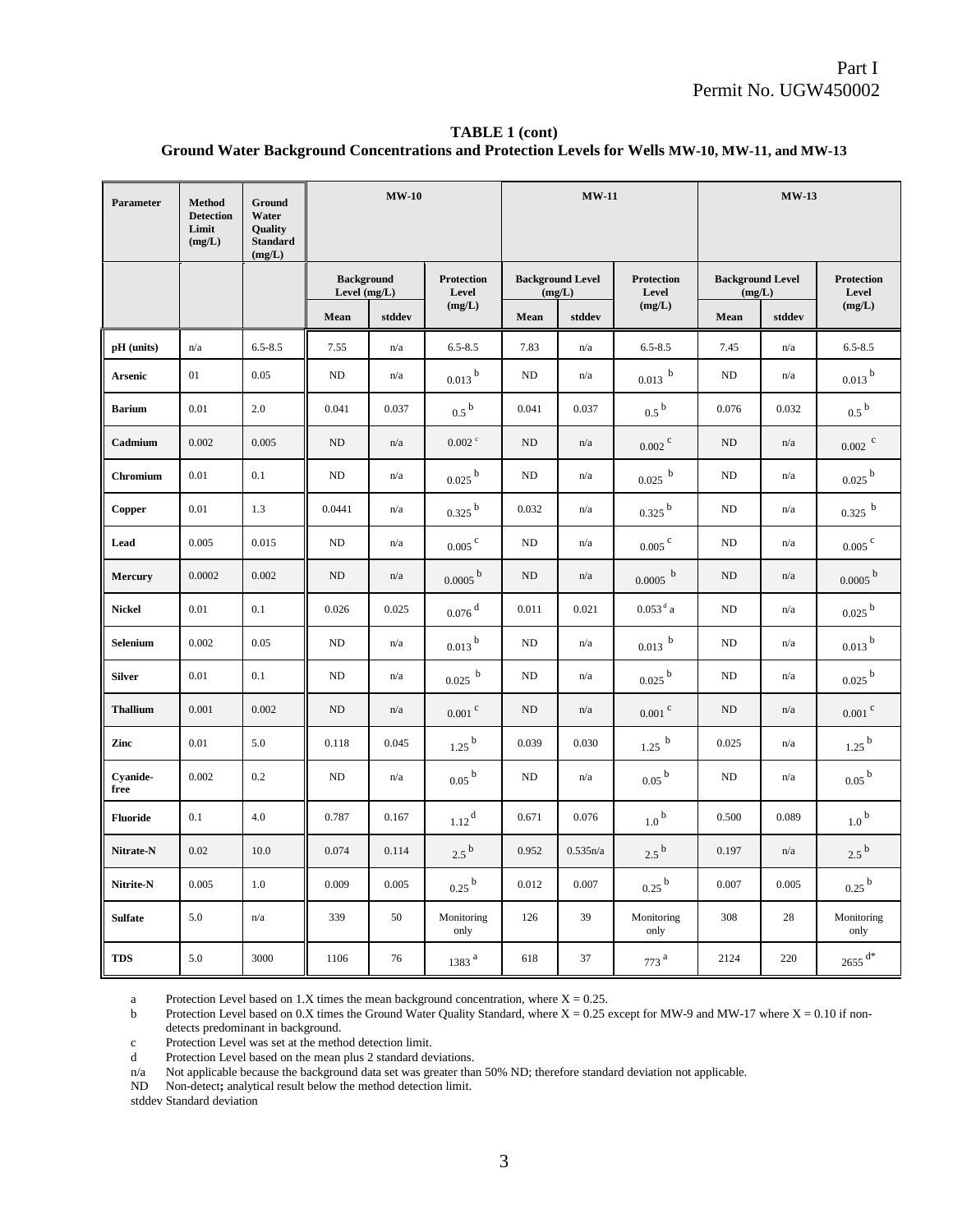**TABLE 1 (cont) Ground Water Background Concentrations and Protection Levels for Wells MW-15, MW-16, and MW-17**

| Parameter        | <b>Method</b><br><b>Detection</b><br>Limit<br>(mg/L) | Ground<br>Water<br><b>Quality</b><br><b>Standard</b><br>(mg/L) | <b>MW-15</b>                      |        |                            |                                   | <b>MW-16</b> |                                     | <b>MW-17</b>                      |        |                            |  |
|------------------|------------------------------------------------------|----------------------------------------------------------------|-----------------------------------|--------|----------------------------|-----------------------------------|--------------|-------------------------------------|-----------------------------------|--------|----------------------------|--|
|                  |                                                      |                                                                | <b>Background Level</b><br>(mg/L) |        | <b>Protection</b><br>Level | <b>Background Level</b><br>(mg/L) |              | <b>Protection</b><br>Level $(mg/L)$ | <b>Background Level</b><br>(mg/L) |        | <b>Protection</b><br>Level |  |
|                  |                                                      |                                                                | Mean                              | stddev | (mg/L)                     | Mean                              | stddev       |                                     | Mean                              | stddev | (mg/L)                     |  |
| pH (units)       | n/a                                                  | $6.5 - 8.5$                                                    | 7.70                              | n/a    | $6.5 - 8.5$                | 7.44                              | n/a          | $6.5 - 8.5$                         | 7.82                              | n/a    | $6.5 - 8.5$                |  |
| <b>Arsenic</b>   | 0.01                                                 | 0.05                                                           | ${\rm ND}$                        | n/a    | $0.013^{\,\mathrm{b}}$     | ND                                | n/a          | $0.013^{\,\mathrm{b}}$              | ND                                | n/a    | $0.01\,^{\mathrm{c}}$      |  |
| <b>Barium</b>    | 0.01                                                 | 2.0                                                            | 0.070                             | 0.019  | $0.5^{\mathrm{b}}$         | 0.053                             | 0.007        | $0.5^{\mathrm{b}}$                  | 0.038                             | 0.046  | $0.5\,$ $^{\rm b}$         |  |
| Cadmium          | 0.002                                                | 0.005                                                          | $\rm ND$                          | n/a    | $0.002$ $^{\rm c}$         | ${\rm ND}$                        | n/a          | $0.002$ $^{\circ}$                  | ND                                | n/a    | $0.002$ $^{\rm c}$         |  |
| Chromium         | 0.01                                                 | 0.1                                                            | ND                                | n/a    | $0.025$ $^{\rm b}$         | ND                                | n/a          | $0.025\ ^{\text{b}}$                | ND                                | n/a    | $0.01\ ^{\text{b}}$        |  |
| Copper           | 0.01                                                 | 1.3                                                            | $\rm ND$                          | n/a    | $0.33^{b}$                 | $\rm ND$                          | n/a          | $0.33^{b}$                          | ${\rm ND}$                        | n/a    | $0.13^{b}$                 |  |
| Lead             | 0.005                                                | 0.015                                                          | $\rm ND$                          | n/a    | $0.005\,^{\mathrm{c}}$     | $\rm ND$                          | n/a          | $0.005 \,$ $^{\rm c}$               | ${\rm ND}$                        | n/a    | $0.005\,^{\mathrm{c}}$     |  |
| Mercury          | 0.0002                                               | 0.002                                                          | $\rm ND$                          | n/a    | $0.0005$ <sup>b</sup>      | ${\rm ND}$                        | n/a          | $0.0005$ <sup>b</sup>               | ND                                | n/a    | $0.0002$ $^{\rm c}$        |  |
| <b>Nickel</b>    | $0.01\,$                                             | 0.1                                                            | $\rm ND$                          | n/a    | $0.025\ ^{\text{b}}$       | $\rm ND$                          | n/a          | $0.025^{b}$                         | ${\rm ND}$                        | n/a    | $0.01$ bc                  |  |
| Selenium         | 0.002                                                | 0.05                                                           | ND                                | n/a    | $0.013\ ^{\text{b}}$       | ND                                | n/a          | $0.013\ ^{\text{b}}$                | ND                                | n/a    | $0.005\,^{\rm b}$          |  |
| <b>Silver</b>    | $0.01\,$                                             | 0.1                                                            | $\rm ND$                          | n/a    | $0.025\ ^{\text{b}}$       | ND                                | n/a          | $0.025$ $^{\rm b}$                  | ${\rm ND}$                        | n/a    | $0.01\,^{\mathrm{bc}}$     |  |
| <b>Thallium</b>  | 0.001                                                | 0.002                                                          | $\rm ND$                          | n/a    | $0.001$ $^{\rm c}$         | ${\rm ND}$                        | n/a          | $0.001 \,$ $^{\rm c}$               | ND                                | n/a    | $0.001$ $^{\rm c}$         |  |
| Zinc             | 0.01                                                 | 5.0                                                            | 0.019                             | n/a    | $1.25^{b}$                 | 0.024                             | n/a          | $1.25^{b}$                          | 0.078                             | n/a    | $0.5^{\mathrm{b}}$         |  |
| Cyanide-<br>free | 0.002                                                | 0.2                                                            | $\rm ND$                          | n/a    | $0.05^{\,\rm b}$           | ND                                | n/a          | $0.05\ ^{\text{b}}$                 | ${\rm ND}$                        | n/a    | $0.02$ $^{\rm b}$          |  |
| <b>Fluoride</b>  | 0.1                                                  | 4.0                                                            | 0.31                              | 0.07   | $1.0\ ^{\rm b}$            | 0.26                              | 0.08         | $1.0\ ^{\rm b}$                     | 0.15                              | 0.02   | $0.10^{\,\mathrm{b}}$      |  |
| Nitrate-N        | 0.02                                                 | 10.0                                                           | 0.110                             | 0.223  | 2.5 <sup>b</sup>           | 1.11                              | 0.46         | $2.5^{\mathrm{b}}$                  | 0.47                              | 0.33   | $2.5^{\mathrm{b}}$         |  |
| Nitrite-N        | 0.005                                                | 1.0                                                            | 0.009                             | 0.006  | $0.25^{b}$                 | 0.011                             | 0.005        | $0.25^{b}$                          | 0.007                             | n/a    | $0.1\,$ $^{\rm b}$         |  |
| <b>Sulfate</b>   | 5.0                                                  | n/a                                                            | 235                               | 22     | Monitoring<br>only         | 306                               | 28           | Monitoring<br>only                  | 34                                | 11     | Monitoring<br>only         |  |
| <b>TDS</b>       | 5.0                                                  | 3000                                                           | 995                               | 54     | $1244$ $^{\rm a}$          | 883                               | 62           | $1104$ $^{\rm a}$                   | 345                               | 30     | $431\,$ $^{\rm a}$         |  |

a Protection Level based on 1.X times the mean background concentration, where  $X = 0.25$ .<br>Protection Level based on 0.X times the Ground Water Quality Standard, where  $X = 0.25$ Protection Level based on 0.X times the Ground Water Quality Standard, where  $X = 0.25$  except for MW-9 and MW-17 where  $X = 0.10$  if non-

detects predominant in background.

c Protection Level was set at the method detection limit.

d Protection Level based on the mean plus 2 standard deviations.

n/a Not applicable because the background data set was greater than 50% non-detect; therefore standard deviation not applicable.

ND Non-detect**;** analytical result below the method detection limit.

stddev Standard deviation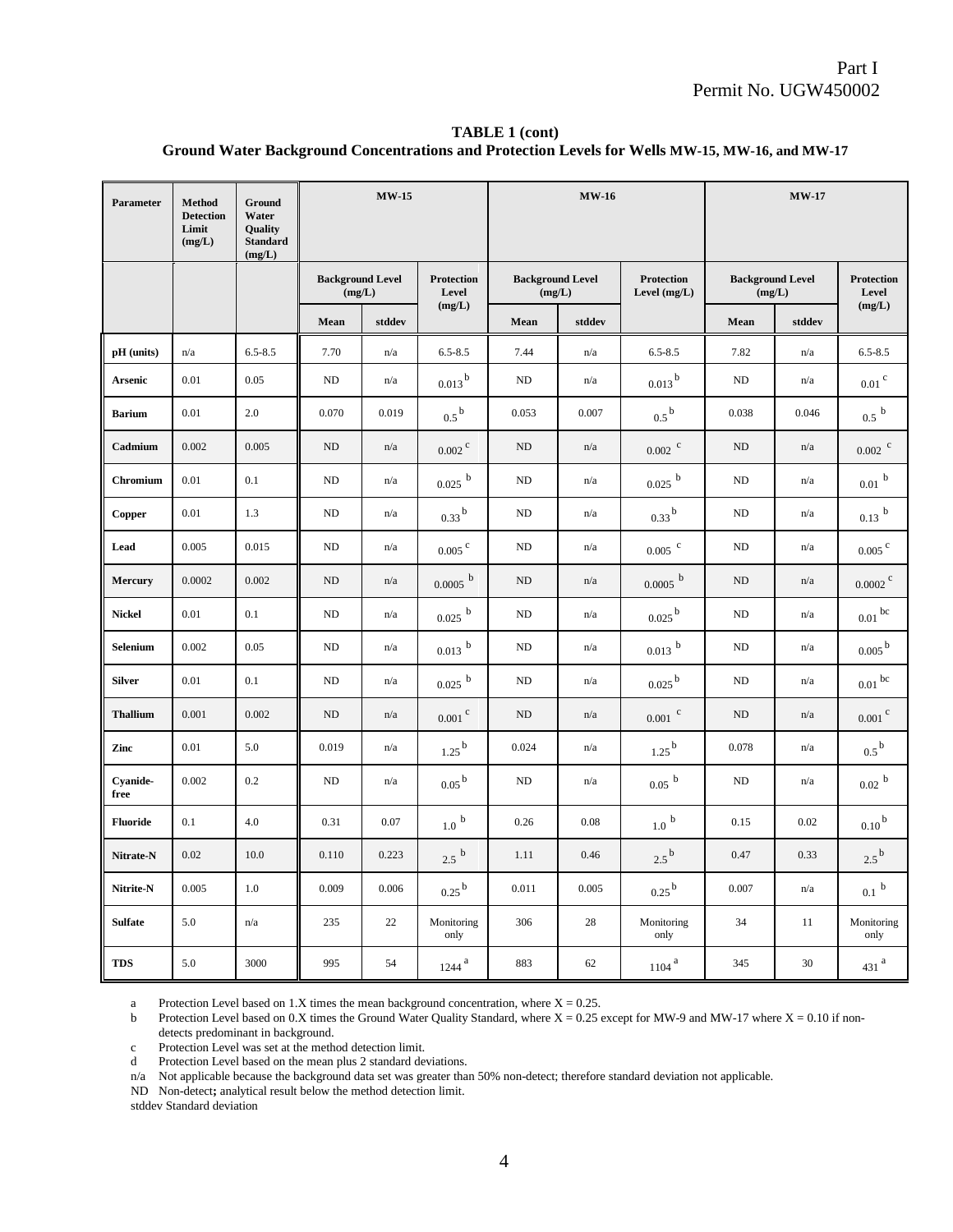| <b>TABLE 1 (cont)</b>                                                                  |
|----------------------------------------------------------------------------------------|
| Ground Water Background Concentrations and Protection Levels for Wells MW-18 and MW-19 |

| Parameter           | <b>Method</b><br><b>Detection</b><br>Limit<br>(mg/L) | <b>Ground</b><br>Water<br>Quality<br><b>Standard</b><br>(mg/L) |           | <b>MW-18</b>                      |                                   | <b>MW-19</b>                      |        |                                   |  |
|---------------------|------------------------------------------------------|----------------------------------------------------------------|-----------|-----------------------------------|-----------------------------------|-----------------------------------|--------|-----------------------------------|--|
|                     |                                                      |                                                                |           | <b>Background Level</b><br>(mg/L) | <b>Protection Level</b><br>(mg/L) | <b>Background Level</b><br>(mg/L) |        | <b>Protection Level</b><br>(mg/L) |  |
|                     |                                                      |                                                                | Mean      | stddev                            |                                   | Mean                              | stddev |                                   |  |
| pH (units)          | n/a                                                  | $6.5 - 8.5$                                                    | 7.37      | n/a                               | $6.5 - 8.5$                       | 7.42                              | n/a    | $6.5 - 8.5$                       |  |
| Arsenic             | 0.01                                                 | 0.05                                                           | $\rm ND$  | n/a                               | $0.013$ $^{\rm b}$                | ${\rm ND}$                        | n/a    | $0.013^{b}$                       |  |
| <b>Barium</b>       | 0.01                                                 | 2.0                                                            | 0.066     | 0.058                             | $0.5^{b}$                         | 0.027                             | .011   | $0.5^{b}$                         |  |
| Cadmium             | 0.002                                                | 0.005                                                          | ND        | n/a                               | $0.002$ $^{\rm c}$                | ND                                | n/a    | $0.002$ $^{\rm c}$                |  |
| Chromium            | 0.01                                                 | 0.1                                                            | ND        | n/a                               | $0.025\,^{\rm b}$                 | ND                                | n/a    | $0.025\,^{\rm b}$                 |  |
| Copper              | 0.01                                                 | 1.3                                                            | <b>ND</b> | n/a                               | $0.33^{b}$                        | ND                                | n/a    | $0.325\,^{\rm b}$                 |  |
| Lead                | 0.005                                                | 0.015                                                          | ND        | n/a                               | $0.005$ $^{\rm c}$                | ND                                | n/a    | $0.005$ $^{\rm c}$                |  |
| <b>Mercury</b>      | 0.0002                                               | 0.002                                                          | ND        | n/a                               | $0.0005$ $^{\rm b}$               | ND                                | n/a    | $0.0005$ $^{\rm b}$               |  |
| <b>Nickel</b>       | 0.01                                                 | 0.1                                                            | $\rm ND$  | n/a                               | $0.025$ $^{\rm b}$                | ${\rm ND}$                        | n/a    | $0.025\,^{\rm b}$                 |  |
| Selenium            | 0.002                                                | 0.05                                                           | ND        | n/a                               | $0.013\,^{\rm b}$                 | ND                                | n/a    | $0.013$ $^{\rm b}$                |  |
| <b>Silver</b>       | 0.01                                                 | 0.1                                                            | ND        | n/a                               | $0.025$ <sup>b</sup>              | ND                                | n/a    | $0.025\,^{\rm b}$                 |  |
| <b>Thallium</b>     | 0.001                                                | 0.002                                                          | < 0.01    | n/a                               | $0.001\ ^{\rm b}$                 | ${\rm ND}$                        | n/a    | $0.001$ $^{\rm c}$                |  |
| Zinc                | 0.01                                                 | 5.0                                                            | 0.058     | n/a                               | $1.25\,^{\rm b}$                  | 0.013                             | 0.024  | $1.25\,^{\rm b}$                  |  |
| <b>Cyanide-free</b> | 0.002                                                | 0.2                                                            | ND        | n/a                               | 0.05 <sup>b</sup>                 | ND                                | n/a    | $0.05\,^{\rm b}$                  |  |
| <b>Fluoride</b>     | 0.1                                                  | 4.0                                                            | 0.17      | 0.07                              | $1.0\,^{\rm b}$                   | 1.10                              | 0.03   | $1.38\,^{\rm a}$                  |  |
| Nitrate-N           | 0.02                                                 | 10.0                                                           | 0.52      | 0.19                              | $2.5\text{ h}$                    | 0.034                             | 0.047  | $2.5^{\mathrm{b}}$                |  |
| Nitrite-N           | 0.005                                                | $1.0\,$                                                        | 0.006     | n/a                               | $0.25$ <sup>b</sup>               | 0.006                             | n/a    | $0.25\,^{\rm b}$                  |  |
| <b>Sulfate</b>      | 5.0                                                  | n/a                                                            | 183       | 13                                | Monitoring only                   | 276                               | 10     | Monitoring only                   |  |
| <b>TDS</b>          | 5.0                                                  | 3000                                                           | 654       | 78                                | $818\,$ $^{\rm a}$                | 901                               | 50     | $1128$ $^{\rm a}$                 |  |

a Protection Level based on 1.X times the mean background concentration, where  $X = 0.25$ .<br>Protection Level based on 0.X times the Ground Water Quality Standard, where  $X = 0.25$ 

Protection Level based on 0.X times the Ground Water Quality Standard, where  $X = 0.25$  except for MW-9 and MW-17 where  $X = 0.10$  if nondetects predominant in background.

c Protection Level was set at the method detection limit.

d Protection Level based on the mean plus 2 standard deviations.

n/a Not applicable because the background data set was greater than 50% non-detect; therefore standard deviation not applicable.

ND Non-detect**;** analytical result below the method detection limit.

Stddev Standard deviation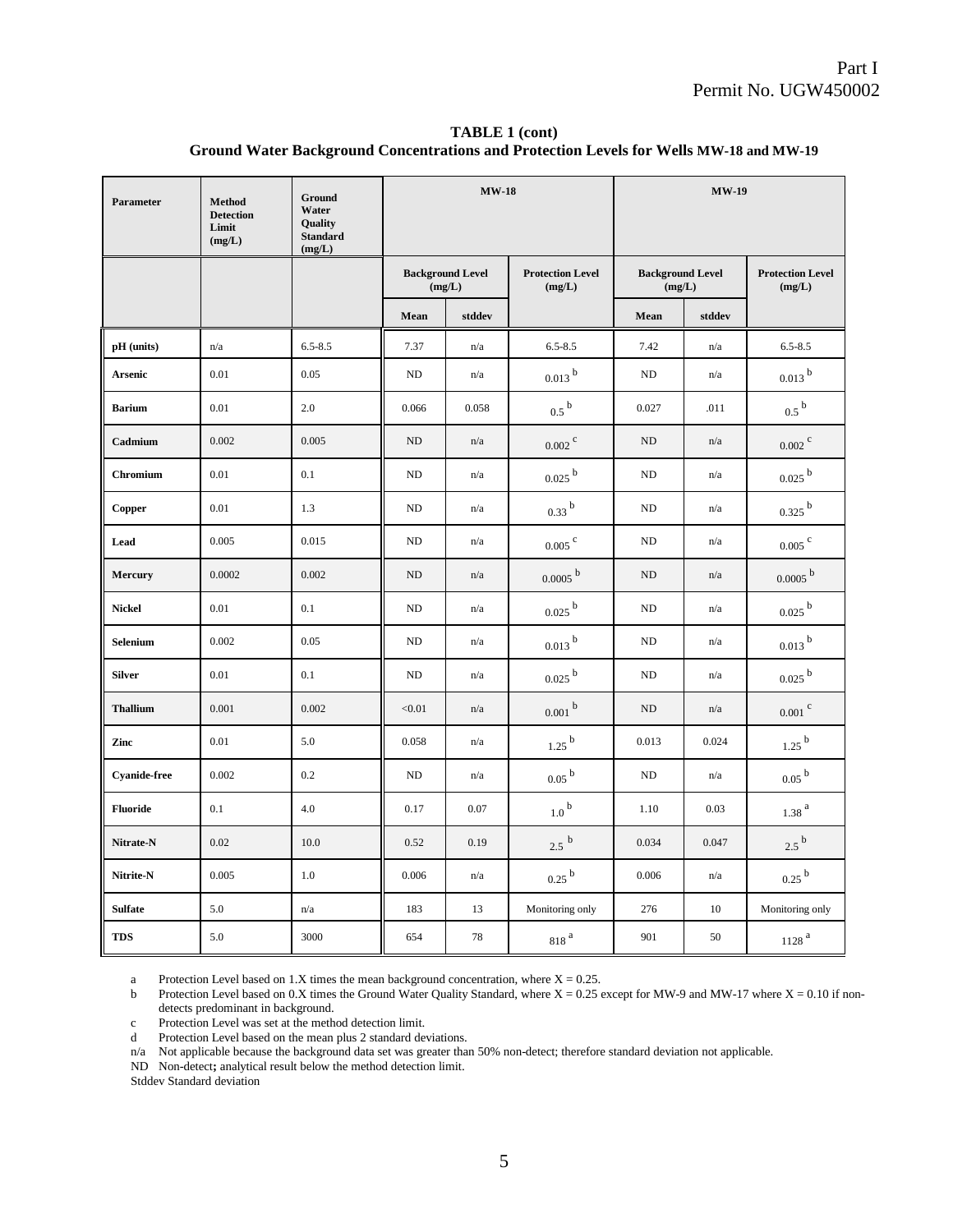- a. Minimize, to the extent possible, any spills or leakage from the pipeline from coming into contact with the ground surface or ground water.
- b. Convey, to the extent possible all spills or leakage to the East Bay, Valley Fill Leach No. 3 or other containment mechanisms approved by the Director. Affected structures include any associated pipeage, valves, pumps or other ancillary equipment.
- 3. Valley Fill Leach No. 3 Permanent Closure Plan The Approved Final Closure Plan is an enforceable appendix to this permit and is designated as Appendix B.

#### E. Valley Fill Leach Area No. 2 Post-Closure Compliance Requirements

- 1. Ground Water Monitoring Barrick is required to continue ground water quality monitoring of existing monitoring well MW-9 at VFL2 on a semiannual basis in accordance with the post-closure monitoring plan, attached as Appendix C to this permit. Ground water sampling must include all the chemical parameters, methods, and procedures required by the QA/QC plan contained in Appendix A to this permit. Barrick shall submit the results of semiannual monitoring to the Director in accordance with the compliance monitoring schedule in Table 2.
- 2. Post Closure Monitoring The approved plans and specifications for the recontouring and covering of Valley Fill Leach No. 2 approved on May 30, 1995 by the Director- is subject to the following conditions:
	- a. Barrick will maintain the vegetated cover in accordance with the approved Final Closure Plan and compliance schedule for postclosure monitoring attached as Appendix C, and methods and standards approved by the Division of Oil, Gas and Mining (DOGM).
	- b. Barrick intends to grout the leakage collection pipe closed, and reclaim the leakage collection system area. Barrick completed the required 5-year post-closure monitoring the leakage collection system in April 2001 and installed drillouts through the liner to provide free draining infiltrated water. Barrick demonstrated that post-closure monitoring results met previous modeled predictions for the system. The Valley Fill Leach No. 2 leakage collection system shall not be removed without the written consent of the Director.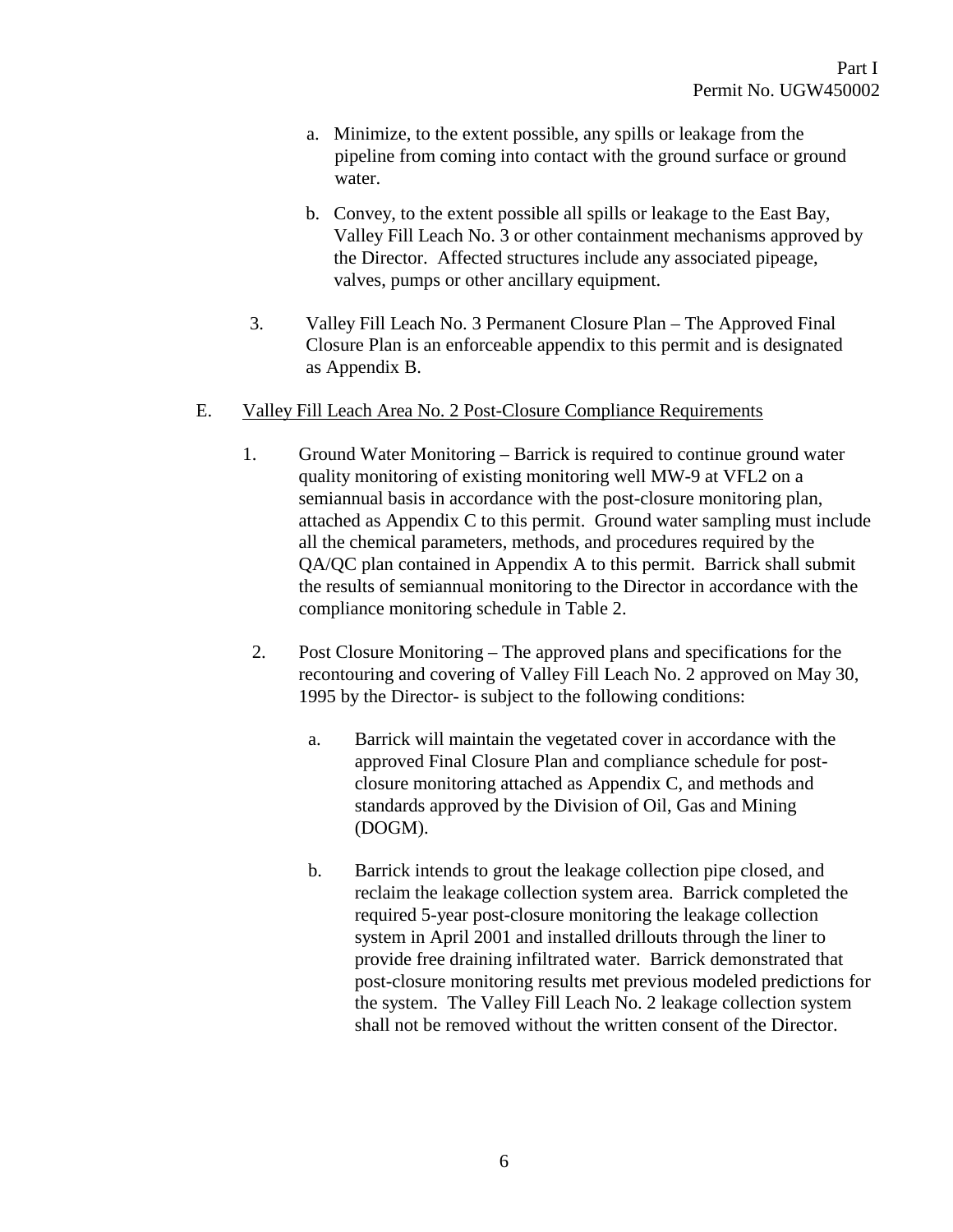#### F. Reservation Canyon Tailings Wastewater Treatment Discharge

- 1. Authorized Discharge During the term of this permit the Permittee is authorized to store, detain and recover storm water runoff from the area immediately surrounding and naturally draining into and from the tailings impoundment and to receive draindown quantities of water pumped from Valley Fill Leach Area 3. If spills of unauthorized chemicals, fuels or other materials enter the tailings impoundment the Permittee shall notify the Director within 24 hours and provide written notification within 5 business days, in accordance with the requirements of Part II.I. Incidental seepage emanating from the reclaim cell and the saddle seep area formerly collected in the saddle seepage pond in Manning Canyon will be piped to VFL2.
- 2. East Bay The lined facility has a capacity of approximately 70 million gallons. The pond is designed and authorized to receive wastewater from the tailings impoundment and Valley Fill Leach Area 3 draindown in order to accelerate dewatering and drying of the tailings surface during final closure and reclamation of the facility. Barrick will eliminate the East Bay through water treatment and will discharge the treated water in accordance with work plans developed by Barrick and approved by the Director. Treated waters from the East Bay will be discharged to the Golden Gate basin under this permit as approved by the Director. Once the treated East Bay water has been drained to the Golden Gate Basin, the East Bay basin will be backfilled and regraded in accordance with the approved final design plans and specifications for final reclamation of the East Bay and the tailings impoundment.
- 3. Lined Chimney Drain Ponds A regular inspection shall be made of the fluid levels in the chimney drain storage pond and overflow pond. If at any time the fluid levels exceed 1/3 the capacity of either of these ponds, as determined by visual observation, the fluids contained therein shall be pumped into a tank and transported to the East Bay. Alternatively, if analytical results show that water quality meets groundwater quality standards water may be discharged to the Golden Gate Basin. Removal of the water from the chimney drain storage pond shall continue until the ponds are as empty as practicable.
- 4. Spill Containment Barrick shall utilize best management practices intended to prevent and contain spills from occurring from any of the following structures:
	- a. Pipelines between Valley Fill Leach Area No. 3 and the tailings impoundment.
	- b. Tailings impoundment.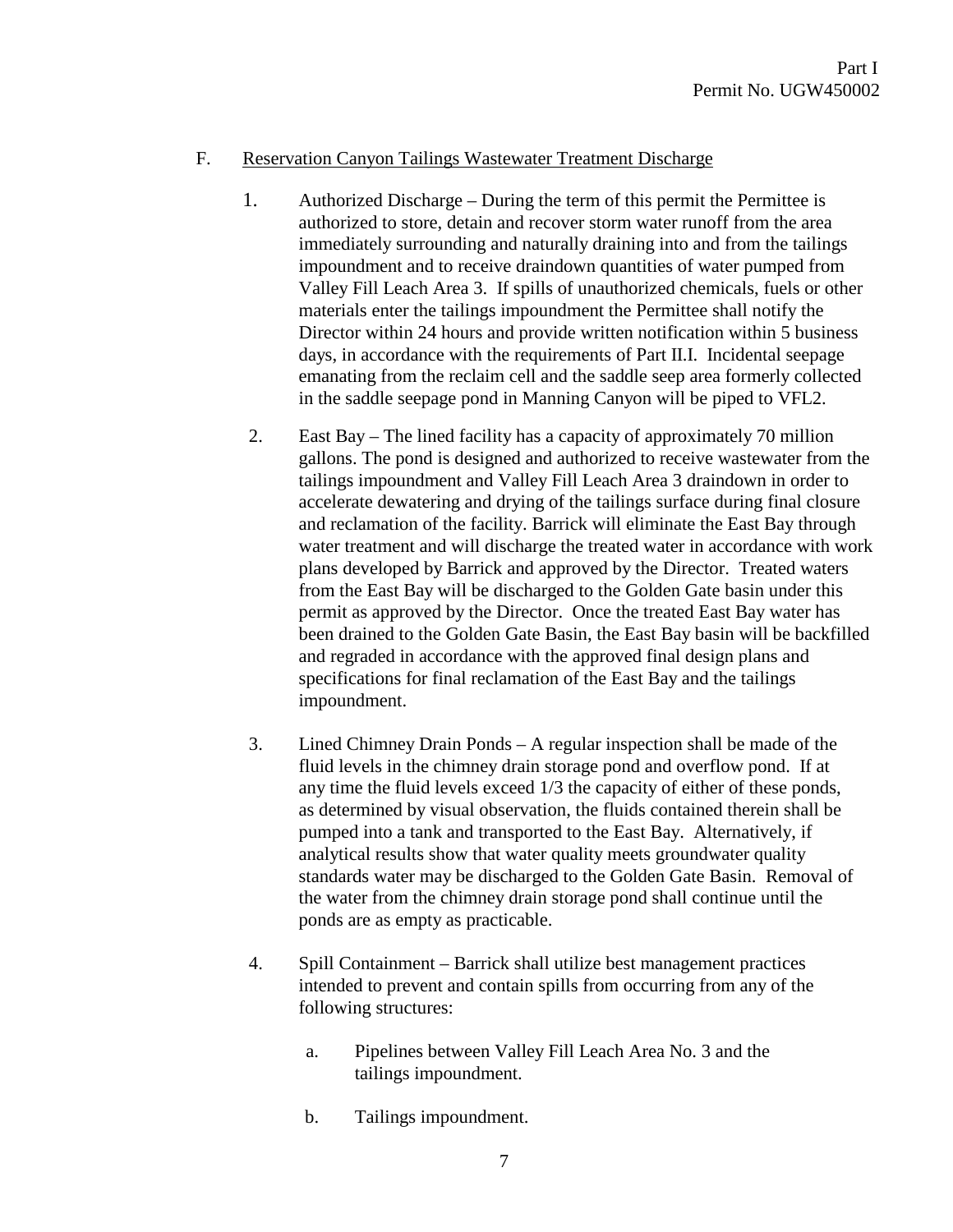- c. The lined chimney drain storage pond, overflow pond, and the East Bay.
- d. Pipelines conveying tailings waters constructed during the term of this permit. The practices shall conform to the following criteria:
	- 1) Minimize, to the extent possible, spills of untreated tailings wastewater, leakage or overflow from contact with unlined ground surfaces, ground water or surface water runoff conveyance systems (e.g., ditches, streams).
	- 2) Convey, to the extent possible, all spills or leakage to the tailings impoundment East bay, or new containment mechanisms or treatment facilities approved by the Director.
- 5. Cover design and placement will be in accordance with the final closure plan document and according to the design and methods approved in the 1999 Construction Permit approved by the Division of Water Quality.
- 6. Incidental Flow Management Incidental flows are currently managed in the East Bay. Incidental flows from mine draindown will be treated for arsenic and nitrate reduction and discharged to the Golden Gate Basin, as approved in writing by the Director.

## G. Compliance Monitoring Requirements

- 1. Quality Assurance Project Plan All water quality monitoring to be conducted under this permit shall be in accordance with the general requirements, hereunder, and the specific requirements of quality Assurance Project Plan, dated June 2012, amended and attached as Appendix A to this permit.
- 2. Compliance Monitoring Wells The Permittee has installed six monitoring wells at the tailings impoundment, four wells at Valley Fill Leach Area No. 3, and one well at Valley Fill Leach Area No. 2. All eleven wells will be used as compliance monitoring points through the life of the permit unless modified by the Director. Barrick shall maintain its current ground water monitoring well network in compliance with the requirements of this permit. The locations of these wells are described below.
	- a. Compliance Monitoring Well MW-1-NE/4 of SE/4 of NE/4 of Section 5, T 6 S, R 3 W, 150 ft. west, 1470 ft. south of NE corner.
	- b. Compliance Monitoring Well MW-2 NE/4 of SE/4 of NE/4 of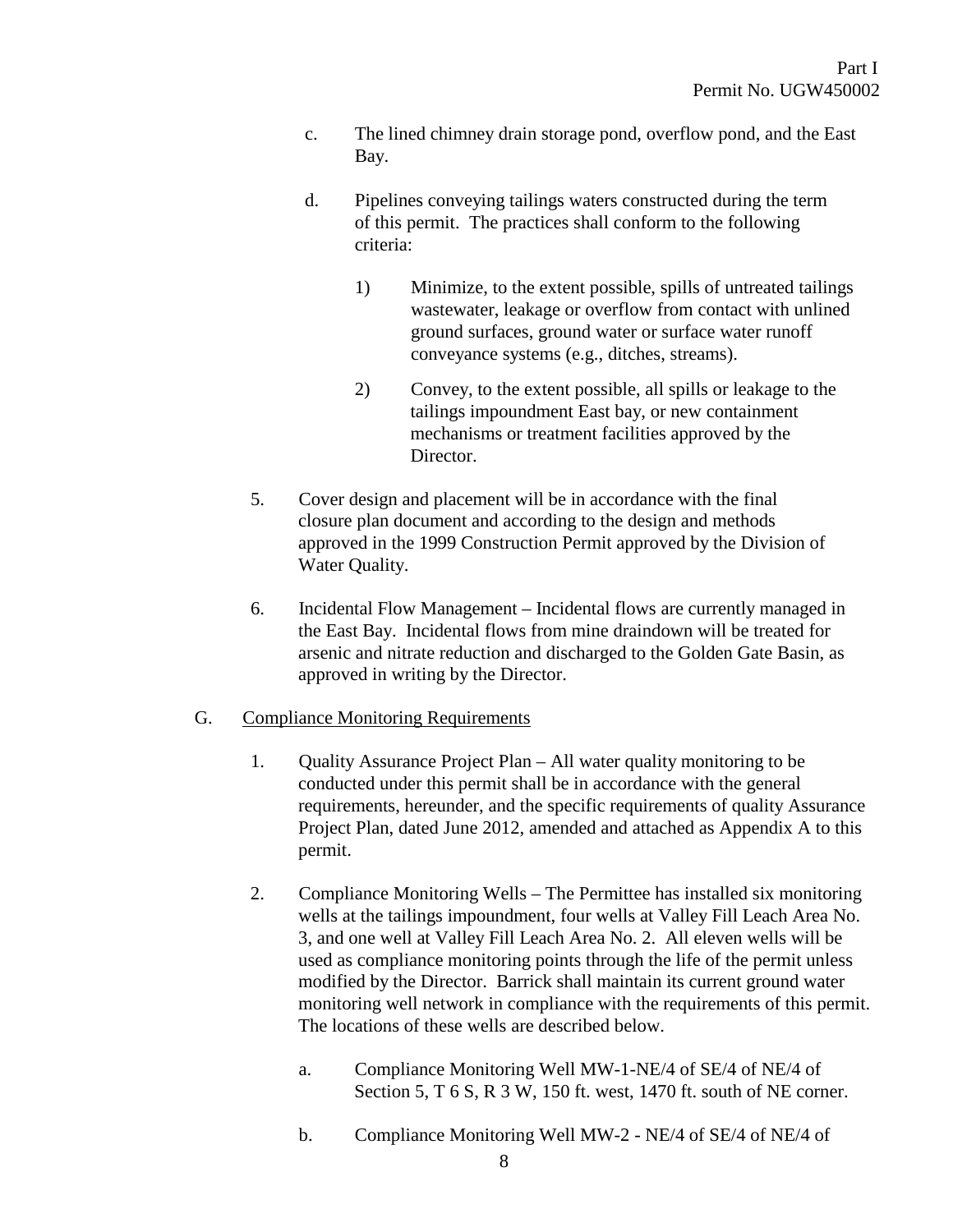Section 5, T 6 S, R 3 W, 170 ft. west, 1670 ft. south of NE corner.

- c. Compliance Monitoring Well MW-9  $SE/4$  of  $SE/4$  of Section 5, T 5 S, R 3 W, 4400 ft. west, 100 ft. north of SW corner.
- d. Compliance Monitoring Well MW-10 SW/4 of SW/4 of SW/4 of Section 32, T 5 S, R 3 W, 50 ft. north, 810 ft. west of SW corner.
- e. Compliance Monitoring Well MW-11 NW/4 of SW/4 of SW/4 of Section 32, T 5 S, R 3 W, 700 ft. north, 310 ft. east of SW corner.
- f. Compliance Monitoring Well MW-13 NW/4 of NW/4 of NW/4 of Section 5, T 6 S, R 3 W, 740 ft. east, 480 ft. south of NW corner.
- g. Compliance Monitoring Well MW-15 SE/4 of SW/4 of SE/4 of Section 32, T 5 S, R 3 W, 1750 ft. west, 140 ft. north of SE corner.
- h. Compliance Monitoring Well MW-16 NE/4 of NE/4 of NE/4 of Section 5, T 6 S, R 3 W, 410 ft. west, 40 ft. south of NE corner.
- i. Compliance Monitoring Well MW-17 State plane coordinates 728,844.51 N, 1,807,822.13 W.
- j. Compliance Monitoring Well MW-18 State plane coordinates 729,671.55 N, 1,806,786.28 W.
- k. Compliance Monitoring Well MW-19 NE/4 of NW/4 of NW/4 of Section 5, T 6 S, R 3 W, 240 ft. south, 700 ft. east of NW corner.
- 3. Future Modification of the Monitoring Well Network if at any time the Director determines the monitoring well network to be inadequate, Barrick shall submit within 30 days of receipt of notification, a response letter to the Director, and if necessary, a plan and compliance schedule to modify the monitoring well network. Any required monitoring well construction shall conform to the criteria found in the EPA RCRA Ground Water Monitoring Technical Enforcement Guidance Document, 1986 OSWER-9950.1. Subsequent updates to this document shall be utilized as available and appropriate.
- 4. Compliance Monitoring Period Monitoring commenced upon the completion of the monitoring systems required by this permit, and shall continue through the life of the permit.
- 5. Protection of Monitoring Well Network All compliance monitoring wells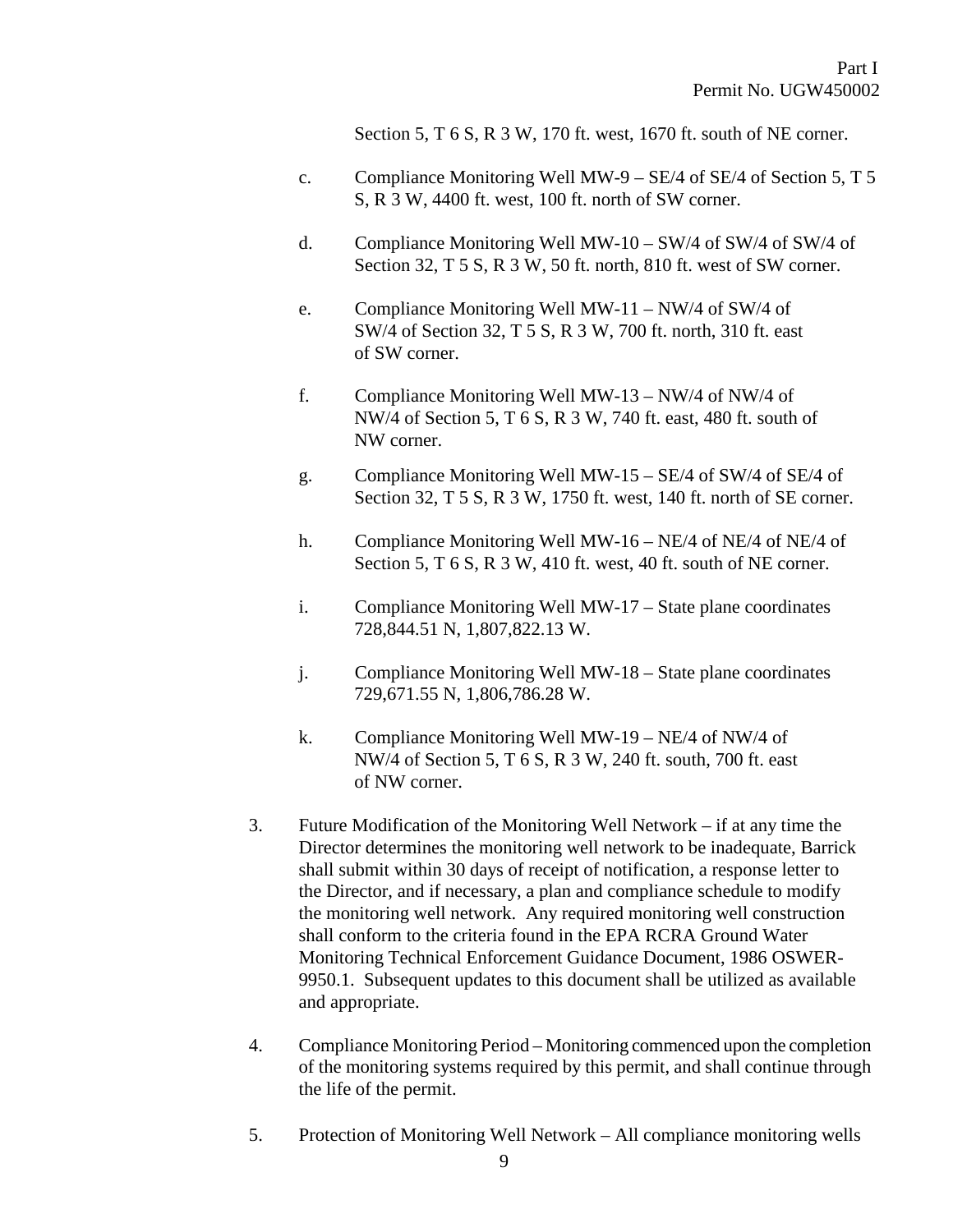must be protected from damage due to surface vehicular traffic or other dangers or contamination due to surface spills. They shall be maintained in full operational condition for the life of this permit, unless otherwise authorized by the Director. Any well that becomes damaged beyond repair or is rendered unusable for any reason will be replaced by the Permittee within 90 days or as authorized by the Director.

- 6. Barrick shall notify and request approval from the Director in writing of any planned well abandonment or modification. Well abandonment shall comply with State Engineer regulations.
- 7. Ground Water Quality Monitoring Requirements
	- a. Ground Water Level Measurements Ground water level measurements shall be made in each monitoring well prior to any collection of ground water samples. These measurements will be made from a permanent single reference point clearly demarcated on the top of the well or surface casing. Measurements will be made to the nearest 0.01 foot.
	- b. Ground Water Monitoring Frequency Groundwater measurements and analysis shall be conducted on a semiannual basis for all eleven monitoring wells. Semi-annual monitoring will be conducted during the first and third quarters during odd numbered years and during the second and fourth quarters during even numbered years. Monitoring will be reported to the Director as per the requirements stipulated in Part I.I.1.
	- c. Ground Water Quality Sampling grab samples of ground water from all compliance monitoring wells will be collected for chemical analysis, in conformance with the quality Assurance Project Plan that has been approved by the Director, Part I.J.1.
		- 1) Analysis by Certified laboratories analysis of any ground water sample shall be performed by laboratories certified by the State Health Laboratory.
		- 2) Ground Water Analytical Methods methods used to analyze ground water samples must comply with the following:
			- a) All methods cited in UAC R317-6-6.3.L, and
			- b) Have detection limits which are less than or equal to the ground water protection levels found in Part I.C, Table 1. In the case of cadmium, cyanide (total) and nickel, the detection limits shall be less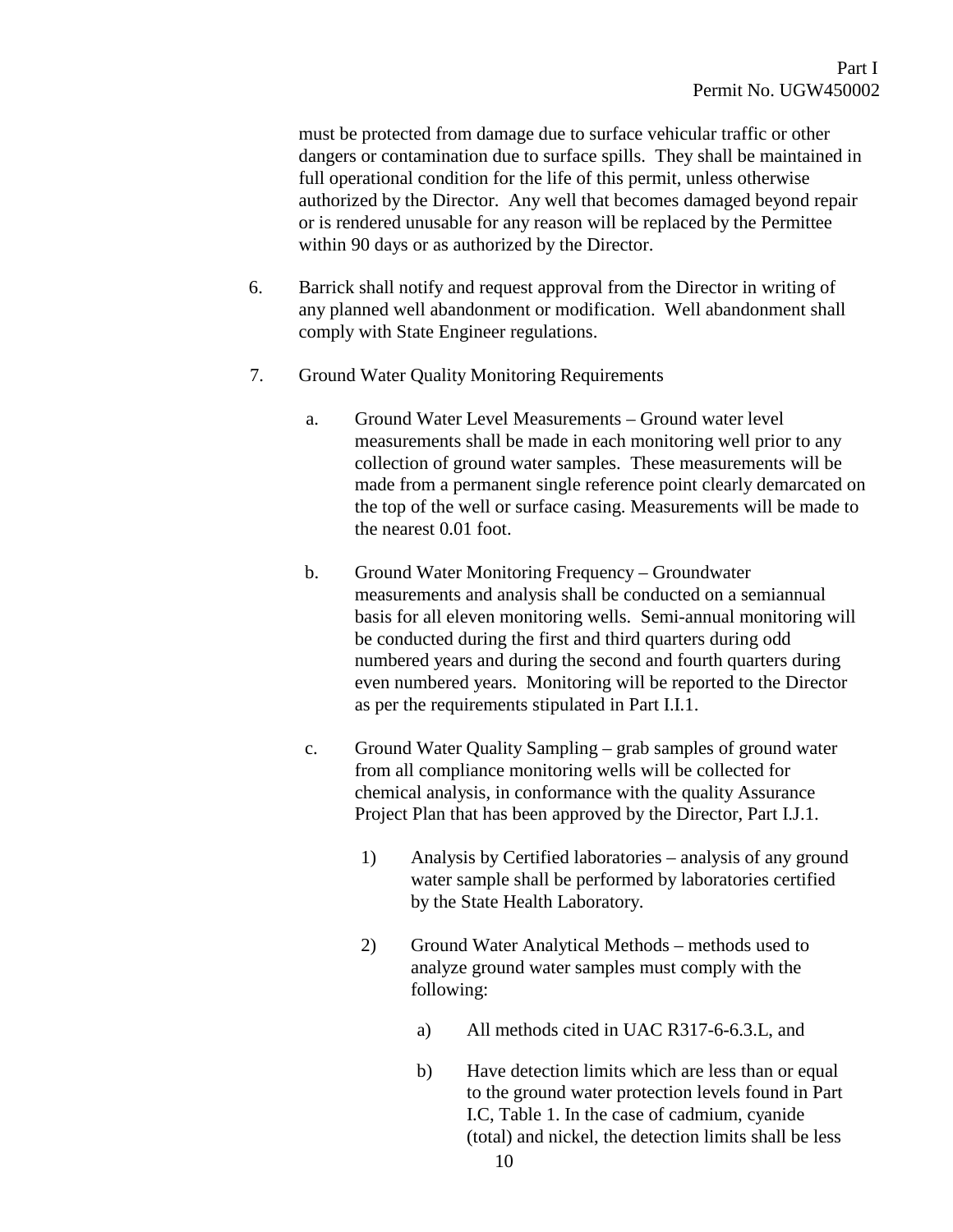than or equal to  $0.002$  millgrams per liter (mg/L), 0.02 mg/L, and 0.015 mg/L, respectively.

- 3) Analysis Parameters the following analyses shall be conducted on all ground water samples collected:
	- a) Field parameters pH, temperature, and specific conductance.
	- b) Laboratory Parameters
		- (i) Major Anions and Cations: including chloride, sulfate, carbonate, bicarbonate, sodium, potassium, magnesium, and calcium.
		- (ii) Protection Level Parameters found in Table 1 of Part I.C, above.
		- (iii) Weak Acid Dissociable Cyanide
		- (iv) Cyanide Amenable to Chlorination
		- (v) Cyanide Degradation Products including: ammonia, nitrate and nitrite.

#### H. Non-Compliance Status

1. Probable Out of Compliance Based on Exceedance of Ground Water Protection Limits

Barrick shall evaluate the results of each round of ground water sampling and analysis to determine any exceedance of the ground water protection levels found in Table 1. Upon determination by Barrick that the data indicate a ground water protection level may have been exceeded at any downgradient compliance monitoring well, Barrick shall:

- a. Immediately resample the monitoring wells(s) found to be in probable out-of-compliance for protection level parameters that have been exceeded. Submit the analytical results thereof, and notify the Director of the probable out-of-compliance status within 30 days of the determination of probable out-of-compliance.
- b. Immediately implement an accelerated schedule of monthly ground water sampling and analysis, consistent with the requirements of Section 5.0 in Appendix A. This monthly sampling will continue for at least two additional months for a total of three samples including the original compliance sample or until the compliance status can be determined by the Director. Reports of the results of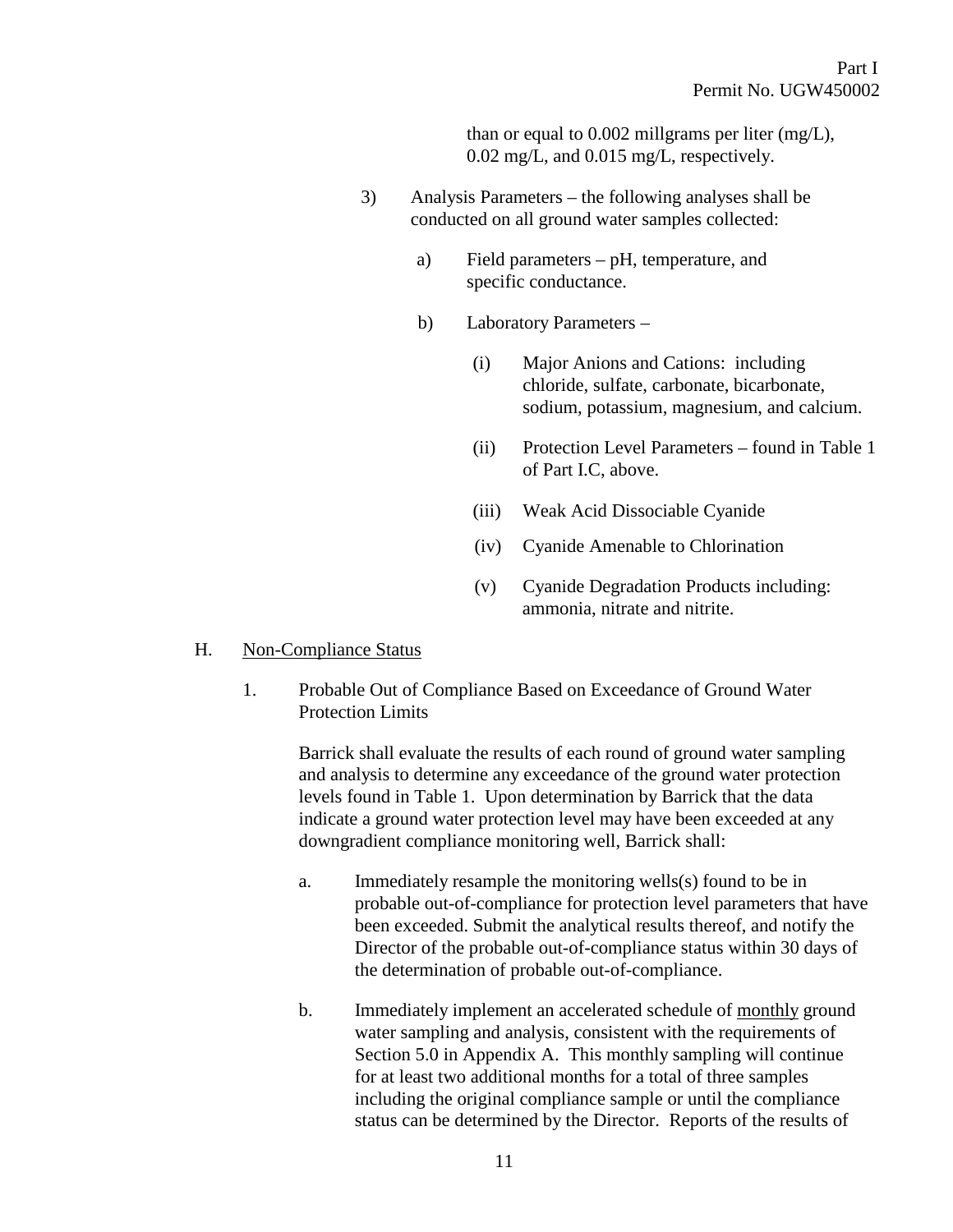this sampling will be submitted to the Director as soon as they are available, but not later than 30 days from each date of sampling.

- 2. Out of Compliance Status Based on Confirmed Exceedance of Permit Ground Water Protection Limits.
	- a. Out of Compliance Status shall be defined as follows:
		- 1) For parameters that have been defined as detectable in the background and for which protection levels have been established based on 1.25 times the mean background concentration, out of compliance shall be determined by the use of control charts for intra-well comparisons in accordance with and EPA Guidance documents entitled "Statistical Analysis of Groundwater Monitoring Data at RCRA Facilities – Unified Guidance", dated March 2009 (EPA 530-R-09-007). Any other compliance monitoring or statistical method used by Barrick must receive prior approval from the Director.
		- 2) For parameters that have been defined as detectable in the background and for which protection levels have been established based on 0.25 times the ground water quality standard, out of compliance shall be defined as 3 consecutive samples exceeding the protection level and the mean background concentration by two standard deviations.
		- 3) For parameters that have background data sets between 50-85% non-detectable analyses, out-of-compliance shall be defined as 3 consecutive samples from a compliance monitoring point exceeding the established protection level.
		- 4) For parameters that have been defined non-detectable in the background and for which protection limits have been determined based on 0.25 times the ground water quality standard or the limit of detection out-of-compliance shall be defined as 3 consecutive samples from a compliance monitoring point exceeding the established protection limit.
	- b. Notification and Accelerated Monitoring upon determination by the Permittee or the Director, in accordance with UAC R317-6-6.17, that an out-of compliance status exists, the Permittee shall:
		- 1) Verbally notify the Director of the out-of compliance status or acknowledge Director notice that such a status exists within 24 hours of determination.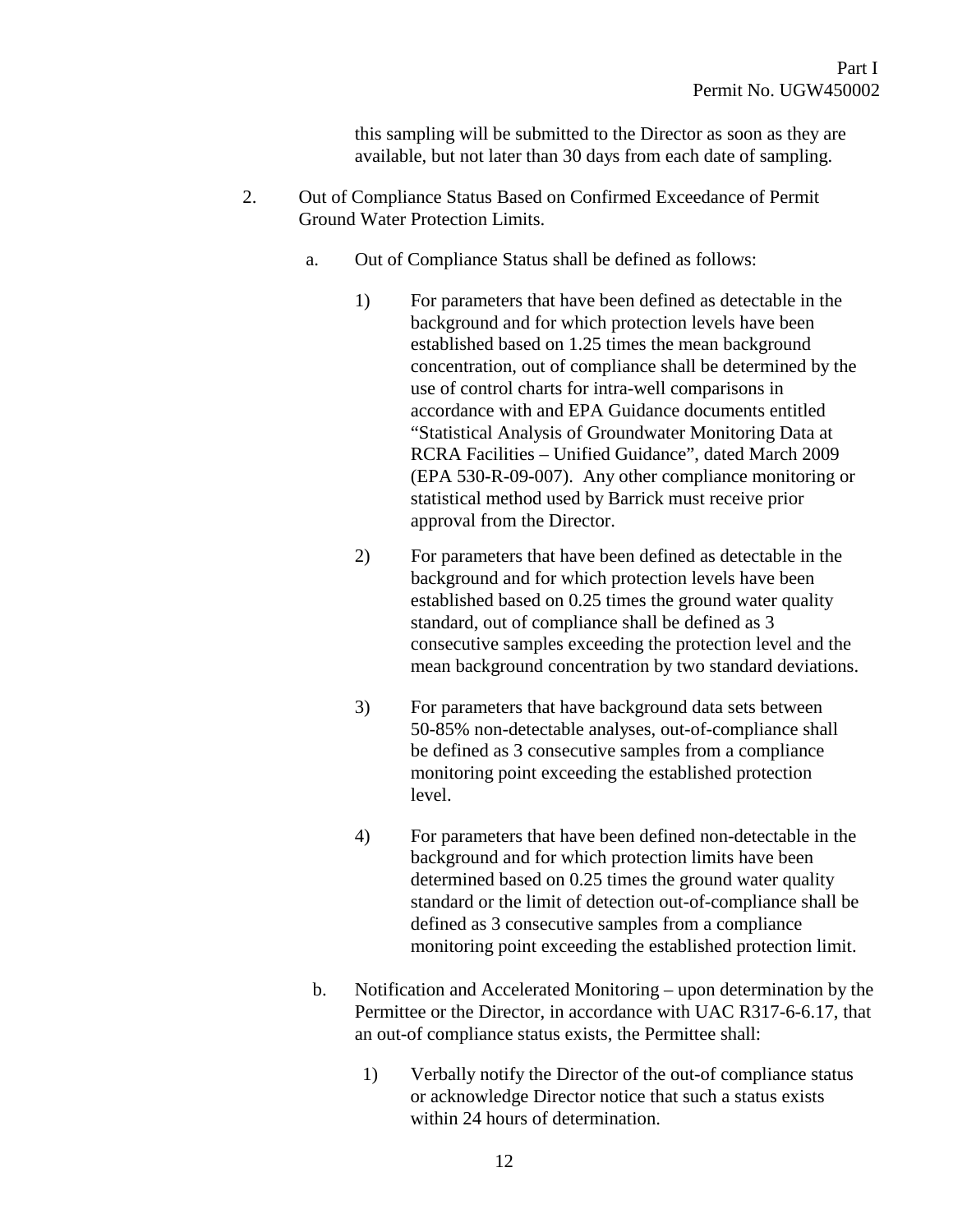- 2) Provide an assessment of the extent of the ground water contamination and any potential dispersion.
- 3) Evaluate potential remedial actions to restore and maintain ground water quality standards such that protection levels will not be exceeded at the compliance monitoring wells.

#### I. Reporting Requirements

- 1. Ground Water Monitoring Report:
	- a. Schedule The sampling and analysis required in Part I.G.7, above, shall be reported according to the schedule in Table 2, below.

| Table 2. Comphance Monitoring Report Schedule |                      |  |  |  |  |  |
|-----------------------------------------------|----------------------|--|--|--|--|--|
| <b>Semi-Annual Period</b>                     | <b>Report Due On</b> |  |  |  |  |  |
| First                                         | July 15              |  |  |  |  |  |
| Second                                        | January 15           |  |  |  |  |  |

#### **Table 2: Compliance Monitoring Report Schedule**

- b. Sampling and Analysis Report will include:
	- 1) Field Data Sheets or copies thereof, including the field measurements, required in Part I G.7.a, above, and other pertinent field data, such as: well name/number, date and time, names of sampling crew, type of sampling pump or bail, measured casing volume, volume of water purged before sampling.
	- 2) Results of Ground Water Analysis including date sampled, date received, ion balance; and the results of analysis for each parameter, including: value or concentration, units of measurement, reporting limit (minimum detection limit for the examination), analytical method, and the date of the analysis.
	- 3) Ground Water Level Measurements water level measurements from ground water monitoring wells will be reported in both measured depth to ground water and ground water elevation above mean sea level.
- J. Compliance Schedule
	- 1. Quality Assurance Project Plan The water quality sampling, handling and analysis plan, Appendix A of the permit, shall be updated and/or modified as required by the Director. The revised plan will be submitted for Director approval, within 45 days following receipt of notice from the Director, that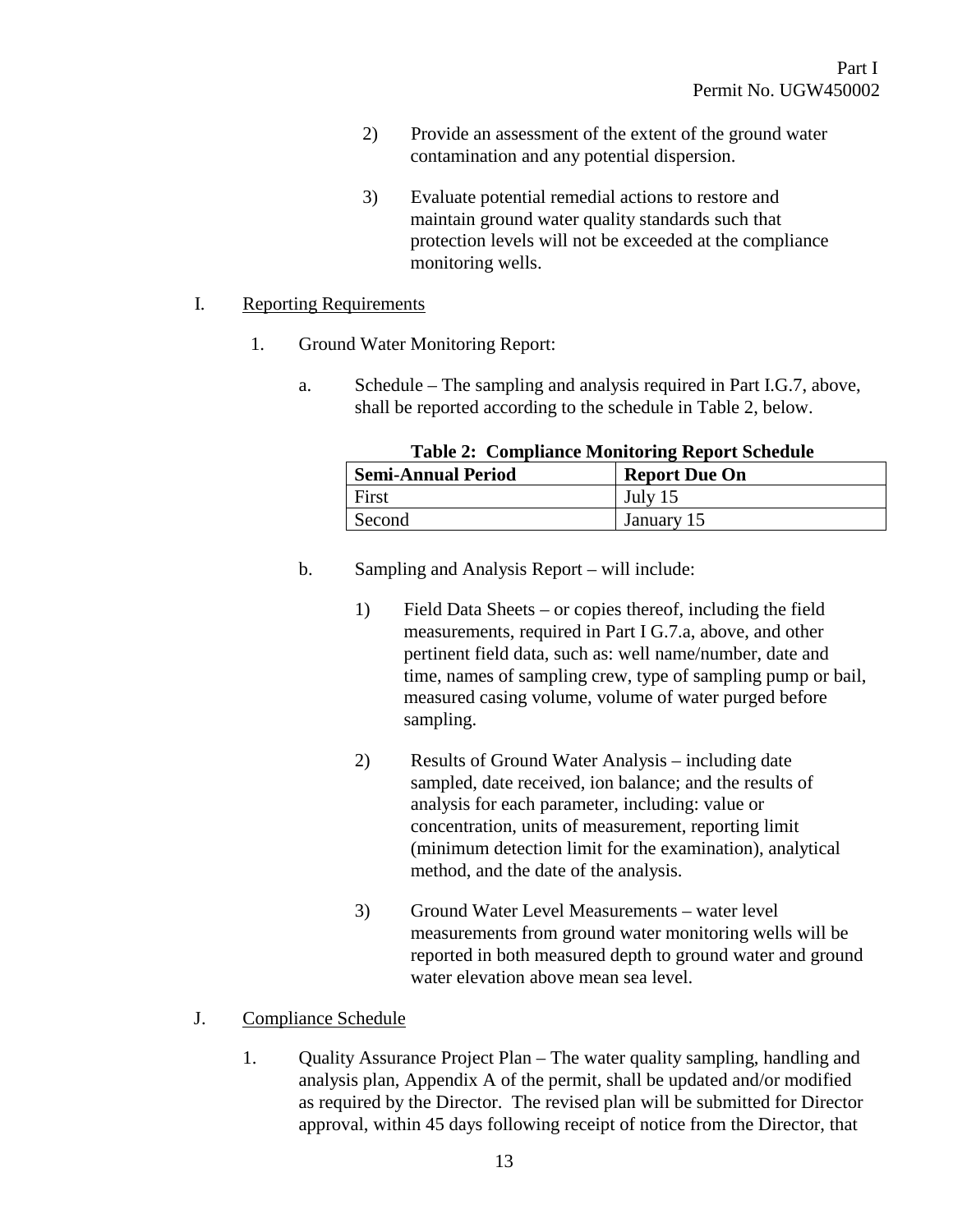updates or revisions to the plan are required. The revised document will replace the current Appendix A and is hereby incorporated by reference.

2. Final Tailings Impoundment Closure Plan – Final closure of the tailings impoundment shall constitute completion of dewatering of the tailings draindown and removal of the east bay, regrading of the east bay to blend with surrounding topography, and completion of the final engineered cover placement on the east bay. At the completion of closure activities, a construction quality assurance as- built report will be submitted within 180 days for approval of the Director.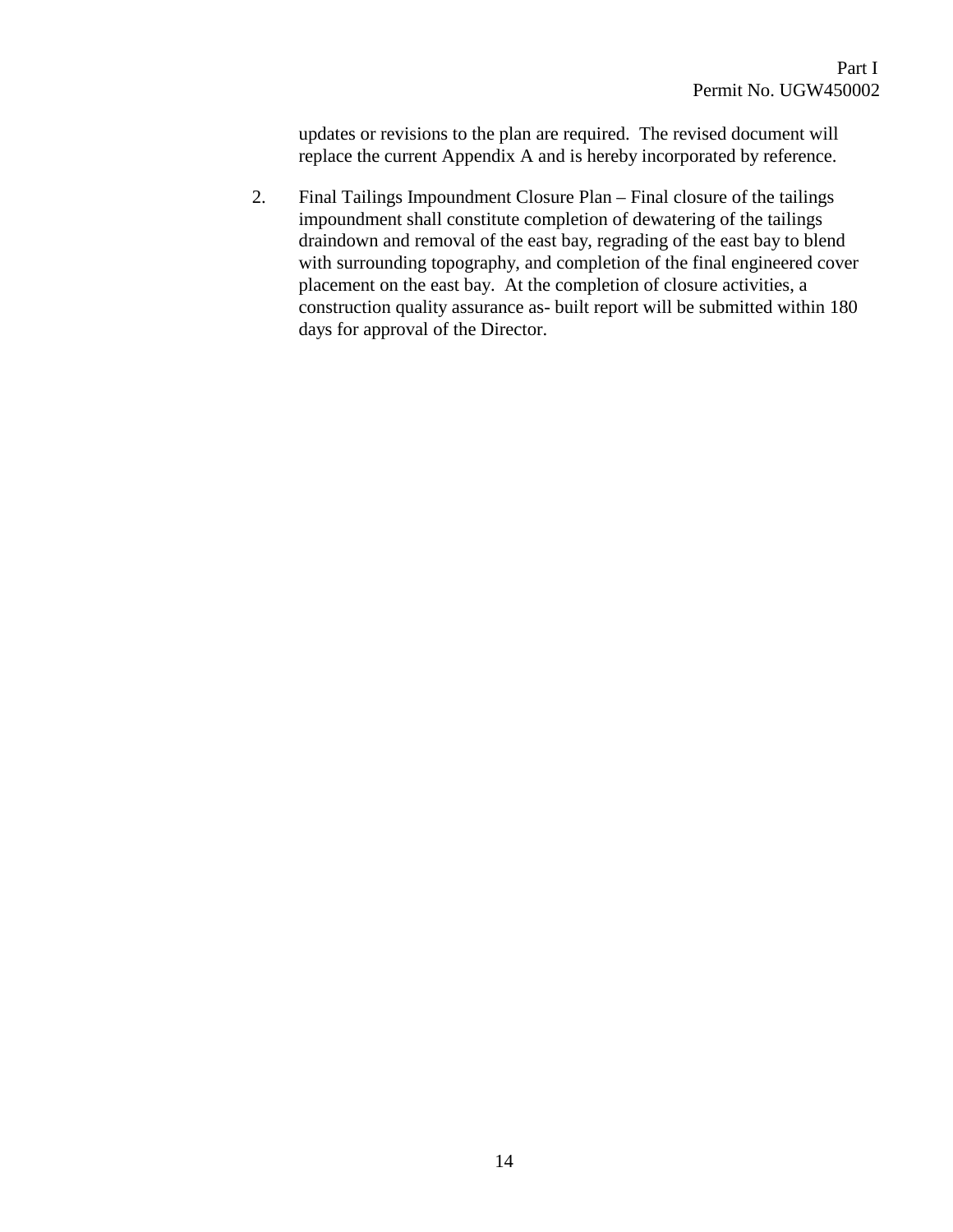#### II. MONITORING, RECORDING AND REPORTING REQUIREMENTS

- A. Representative Sampling. Samples taken in compliance with the monitoring requirements established under Part I shall be representative of the monitored activity.
- B. Analytical Procedures. Water sample analysis must be conducted according to test procedures specified under UAC R317-6-6.3.L, unless other test procedures have been specified in this permit or otherwise approved by the Director.
- C. Penalties for Tampering.

The Act provides that any person who falsifies, tampers with, or knowingly renders inaccurate, any monitoring device or method required to be maintained under this permit shall, upon conviction, be punished by a fine of not more than \$10,000 per violation, or by imprisonment for not more than six months per violation, or by both.

D. Reporting of Monitoring Results.

Monitoring results obtained during each reporting period specified in the permit, shall be submitted to the Director, Utah Division of Water Quality at the following address no later than the  $15<sup>th</sup>$  day of the month following the completed reporting period:

Utah Division of Water Quality P.O. Box 144870 Salt Lake City, UT 84114-4870 Attention: Ground Water Protection Section

Electronic reporting: https://deq.utah.gov/ProgramsServices/services/submissions/index.htm

E. Compliance Schedules.

Reports of compliance or noncompliance with, or any progress reports on interim and final requirements contained in any Compliance Schedule of this permit shall be submitted no later than 14 days following each schedule date.

F. Additional Monitoring by the Permittee.

If the Permittee monitors any pollutant more frequently than required by this permit, using approved test procedures as specified in this permit, the results of this monitoring shall be included in the calculation and reporting of the data submitted. Such increased frequency shall also be indicated.

- G. Records Contents. Records of monitoring information shall include:
	- 1. The date, exact location, and time of sampling or measurements;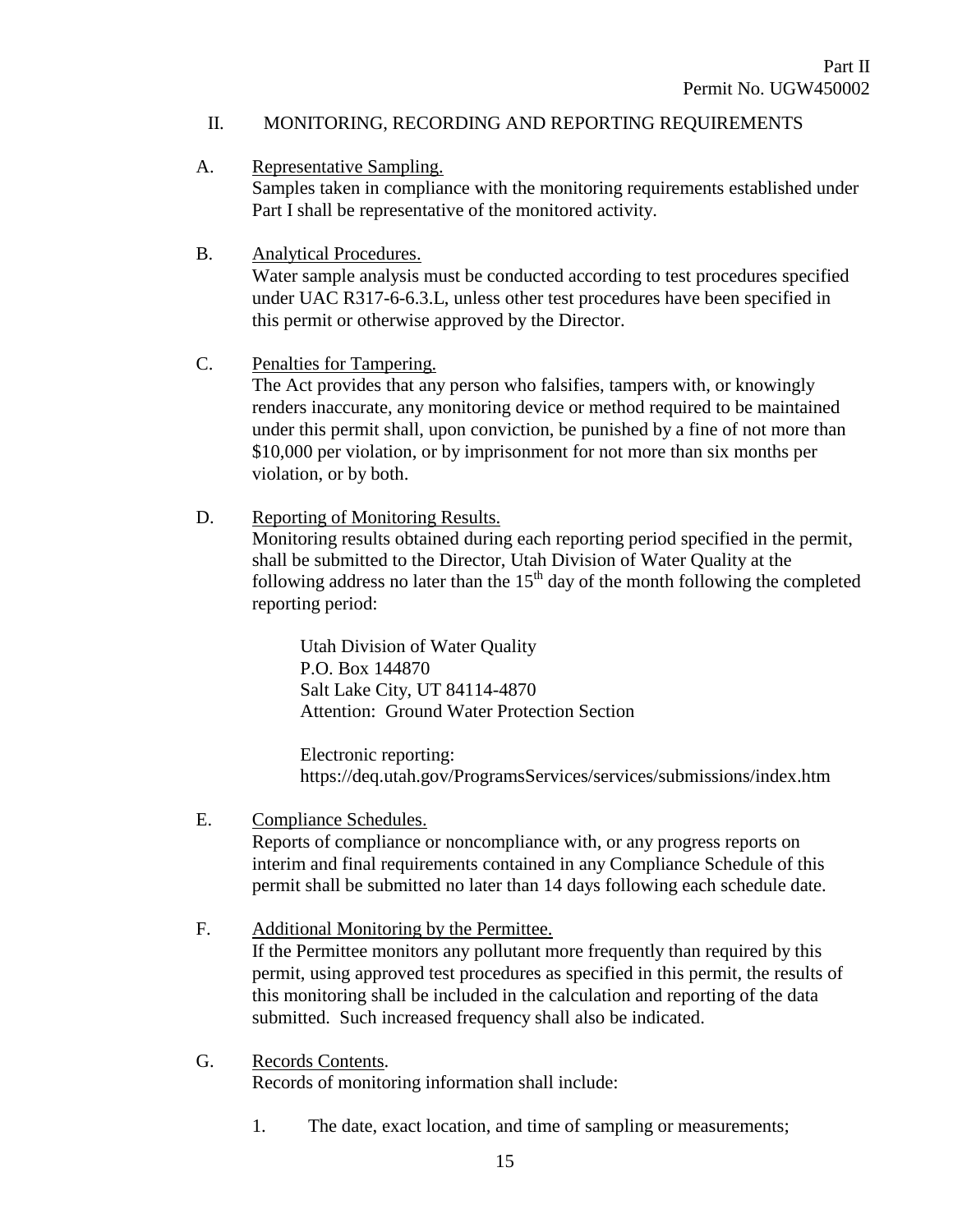- 2. The individual(s) who performed the sampling or measurements;
- 3. The date(s) and time(s) analyses were performed;
- 4. The individual(s) who performed the analyses;
- 5. The analytical techniques or methods used; and,
- 6. The results of such analyses.

## H. Retention of Records.

The Permittee shall retain records of all monitoring information, including all calibration and maintenance records and copies of all reports required by this permit, and records of all data used to complete the application for this permit, for a period of at least three years from the date of the sample, measurement, report or application. This period may be extended by request of the Director at any time.

## I. Twenty-Four Hour Notice of Noncompliance Reporting.

1. The Permittee shall verbally report any non-compliance with permit conditions or limits as soon as possible, but no later than twenty-four (24) hours from the time the Permittee first became aware of the circumstances or determined otherwise. The Verbal report shall be made to the Utah Department of Environmental

Quality 24 hour number, (801) 536-4123, or to the Division of Water Quality Ground Water Protection Section at (801) 536-4300, during normal business hours (Monday thru Friday 8:00 am – 5:00 pm Mountain Time).

2. A written submission of any noncompliance with permit conditions or limits shall be provided to the Director within five (5) days of the time that the Permittee becomes aware of the circumstances. The written submission shall contain:

a. A description of the noncompliance;

b. The period of noncompliance, including dates and times;

c. The estimated time noncompliance is expected to continue if it has not been corrected; and,

d. Steps taken or planned to reduce, eliminate, and prevent reoccurrence of the noncompliance.

e. When applicable, either an estimation of the quantity of material discharged to ground water, the tailings facility or an estimation of the quantity of material released outside containment structures.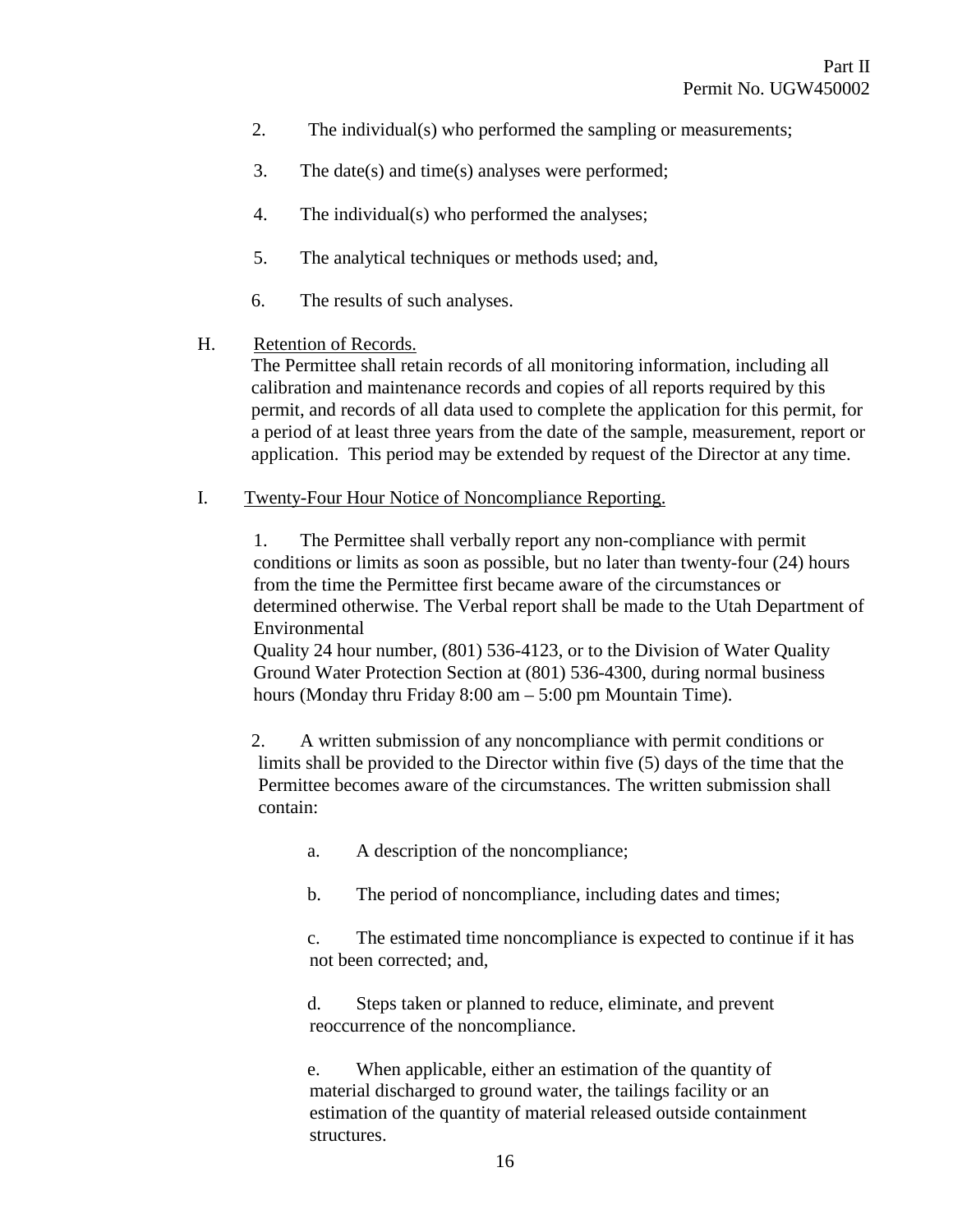3. Written reports shall be submitted to the addresses in Part II.D, Reporting of Monitoring Results.

## J. Other Noncompliance Reporting.

Instances of noncompliance not required to be reported within 24 hours, shall be reported at the time that monitoring reports for Part II. D are submitted.

K. Inspection and Entry.

The Permittee shall allow the Director, or an authorized representative, upon the presentation of credentials and other documents as may be required by law, to:

- 1. Enter upon the Permittee's premises at reasonable time where a regulated facility or activity is located or conducted, or where records must be kept under the conditions of the permit;
- 2. Have access to and copy, at reasonable times, any records that must be kept under the conditions of this permit;
- 3. Inspect at reasonable times any facilities, equipment (including monitoring and control equipment), practices, or operations regulated or required under this permit; and ,
- 4. Sample or monitor at reasonable times, for the purpose of assuring permit compliance or as otherwise authorized by the Act, any substances or parameters at any location.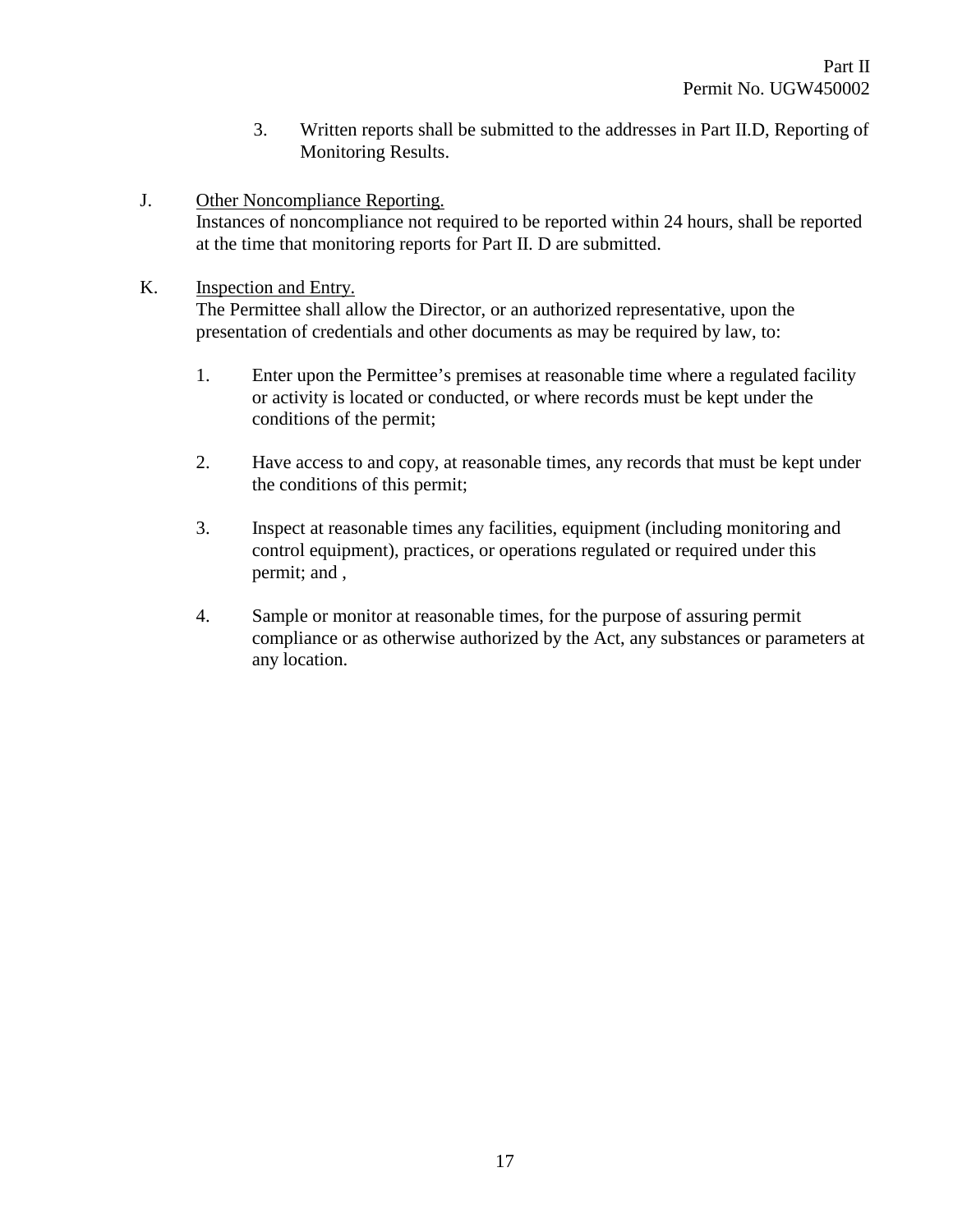## III. COMPLIANCE RESPONSIBILITIES

#### A. Duty to Comply.

The Permittee must comply with all conditions of this permit. Any permit noncompliance constitutes a violation of the Act and is grounds for enforcement action; for permit termination, revocation and reissuance, or modification; or for denial of a permit renewal application. The Permittee shall give advance notice to the Director of any planned changes in the permitted facility or activity which may result in noncompliance with permit requirements.

## B. Penalties for Violations of Permit Conditions.

The Act provides that any person who violates a permit condition implementing provisions of the act is subject to a civil penalty not to exceed \$10,000 per day of such violation. Any person who willfully or negligently violates permit conditions is subject to a fine not exceeding \$25,000 per day of violation. Any person convicted under Section 19-5-115(2) of the Act a second time shall be punished by a fine not exceeding \$50,000 per day. Nothing in this permit shall be construed to relieve the Permittee of the civil or criminal penalties for noncompliance.

C. Need to Halt or Reduce Activity not a Defense

It shall not be a defense for a Permittee in an enforcement action that it would have been necessary to halt or reduce the permitted activity in order to maintain compliance with the conditions of this permit.

D. Duty to Mitigate.

The Permittee shall take all reasonable steps to minimize or prevent any discharge in violation of this permit which has a reasonable likelihood of adversely affecting human health or the environment.

## E. Proper Operation and Maintenance.

The Permittee shall at all times properly operate and maintain all facilities and systems of treatment and control (and related appurtenances) which are installed or used by the Permittee to achieve compliance with the conditions of this permit. Proper operation and maintenance also includes adequate laboratory controls and quality assurance procedures. This provision requires the operation of back-up or auxiliary facilities or similar systems which are installed by a Permittee only when the operation is necessary to achieve compliance with the conditions of the permit.

F. Affirmative Defense.

In the event that a compliance action is initiated against the Permittee for violation of permit conditions relating to best available technology or discharge minimization technology, the Permittee may affirmatively defend against that action by demonstrating the following: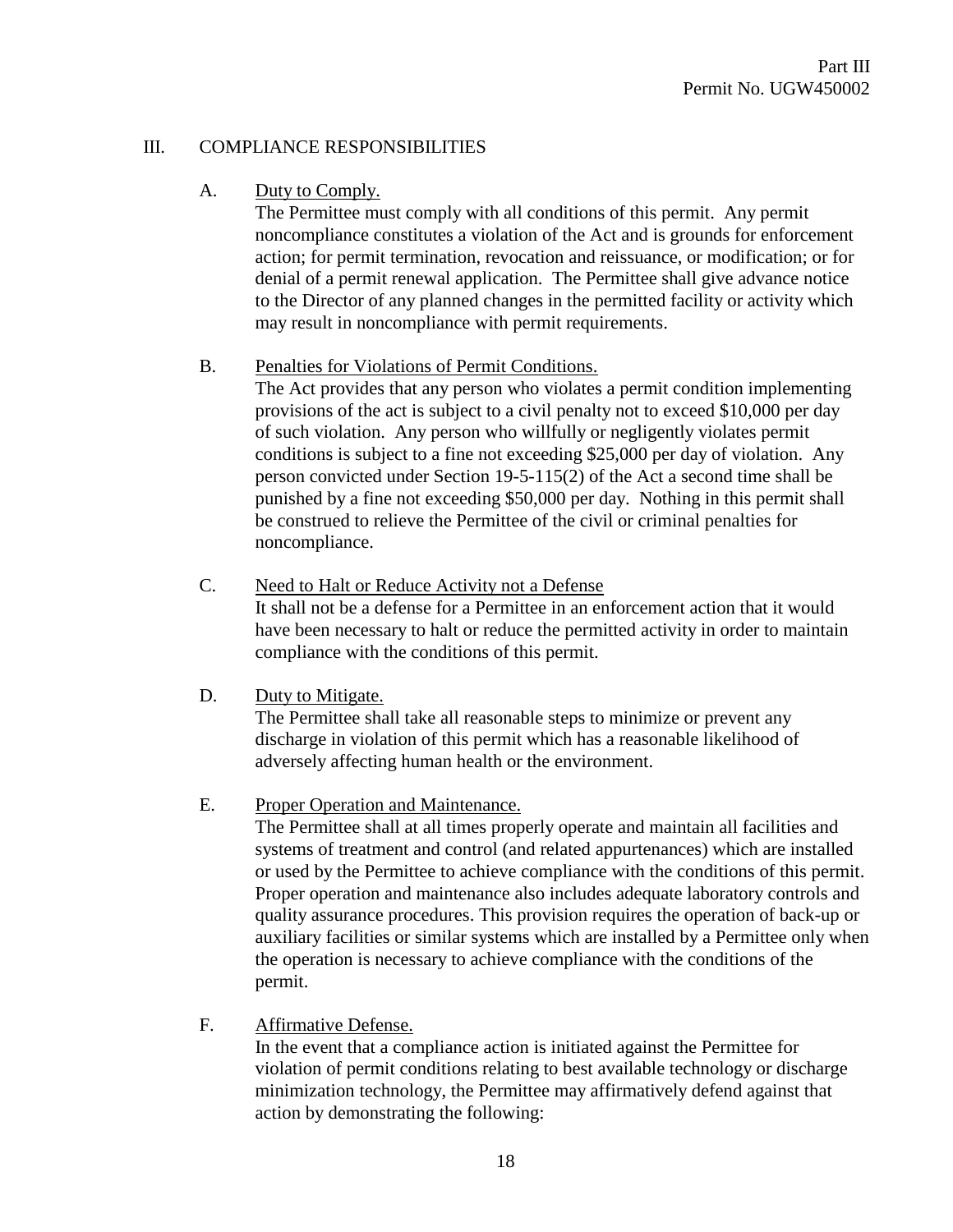- 1. The Permittee submitted notification according to Part I.H.2.b.1 and Part II.I.1 and 2;
- 2. The failure was not intentional or caused by the Permittee's negligence, either in action or in failure to act;
- 3. The Permittee has taken adequate measures to meet permit conditions in a timely manner or has submitted to the Director, for the Director's approval, an adequate plan and schedule for meeting permit conditions; and
- 4. The provisions of UCA 19-5-107 have not been violated.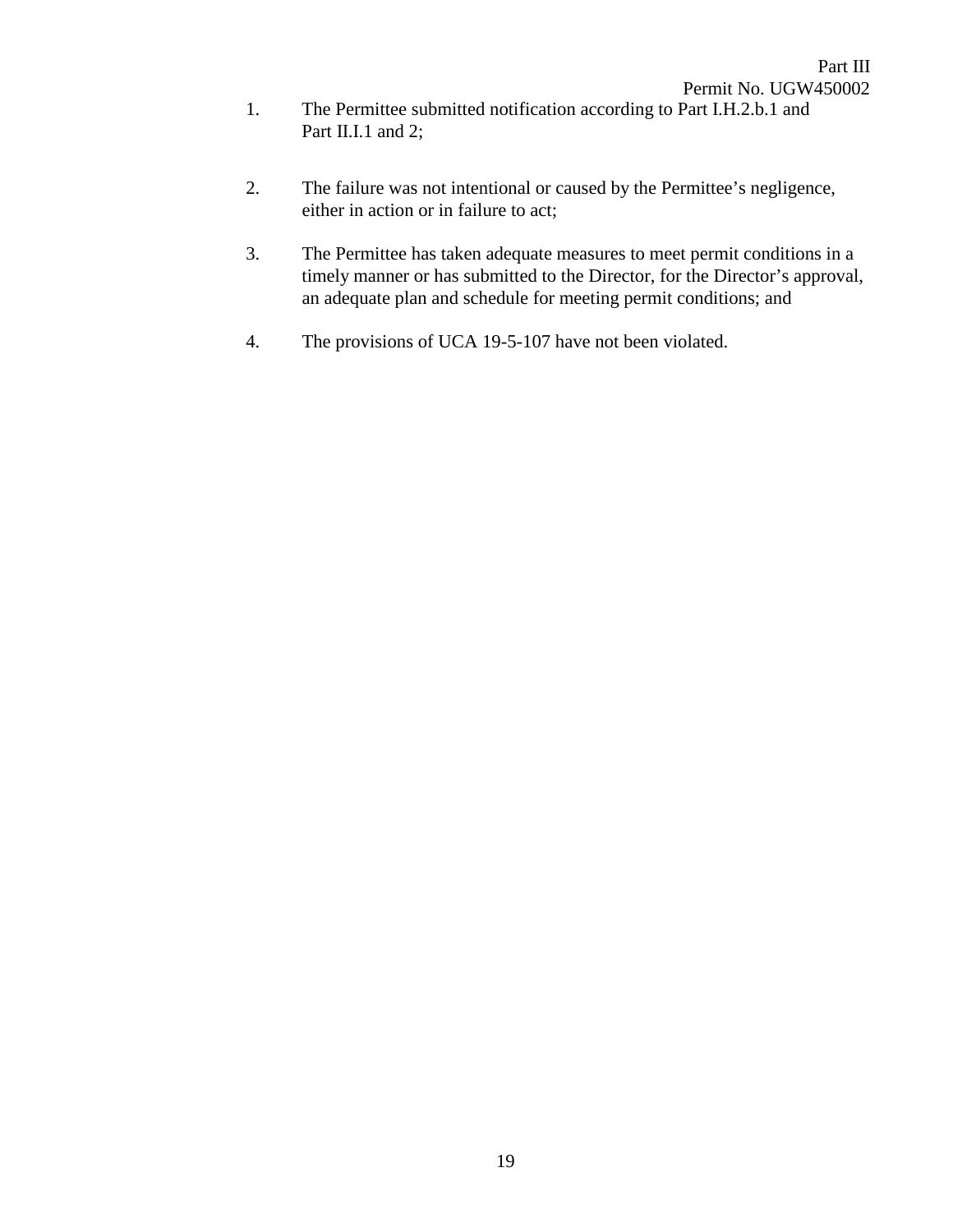## IV. GENERAL REQUIREMENTS

## A. Planned Changes

The Permittee shall give notice to the Director as soon as possible of any planned physical alterations or additions to the permitted facility. Notice is required when the alteration or addition could significantly change the nature of the facility or increase the quantity of pollutants discharged.

## B. Anticipated Noncompliance.

The Permittee shall give advance notice of any planned changes in the permitted facility or activity which may result in noncompliance with permit requirements.

# C. Spill Reporting.

The Permittee shall immediately report as per UCA 19-5-114 of the Utah Water Quality Act any accidental release from Valley Fill Leach Area 2, Valley Fill Leach Area No. 3, the tailings impoundment or associated facilities which is not totally contained by a collection system. This report shall be made to the phone numbers given in Part II.I.2 of this permit. A written report will be required within 5 business days of the occurrence and should address the requirements of UCA 19- 5-114 and Part II.I.2 and 3 of this permit.

# D. Permit Actions.

This permit may be modified, revoked and reissued, or terminated for cause. The filing of a request by the Permittee for a permit modification, revocation and reissuance, or termination, or a notification of planned changes or anticipated noncompliance, does not stay any permit condition.

## E. Duty to Reapply.

If the Permittee wishes to continue an activity regulated by this permit after the expiration date of this permit, the Permittee must apply for and obtain a permit renewal or extension. The application should be submitted at least 180 days before the expiration date of this permit.

## F. Duty to Provide Information.

The Permittee shall furnish to the Director, within a reasonable time, any information which the Director may request to determine whether cause exists for modifying, revoking and reissuing, or terminating this permit, or to determine compliance with this permit. The Permittee shall also furnish to the Director, upon request, copies of records required to be kept by this permit.

## G. Other Information.

When the Permittee becomes aware that it failed to submit any relevant facts in a permit application, or submitted incorrect information in a permit application or any report to the Director, it shall promptly submit such facts or information.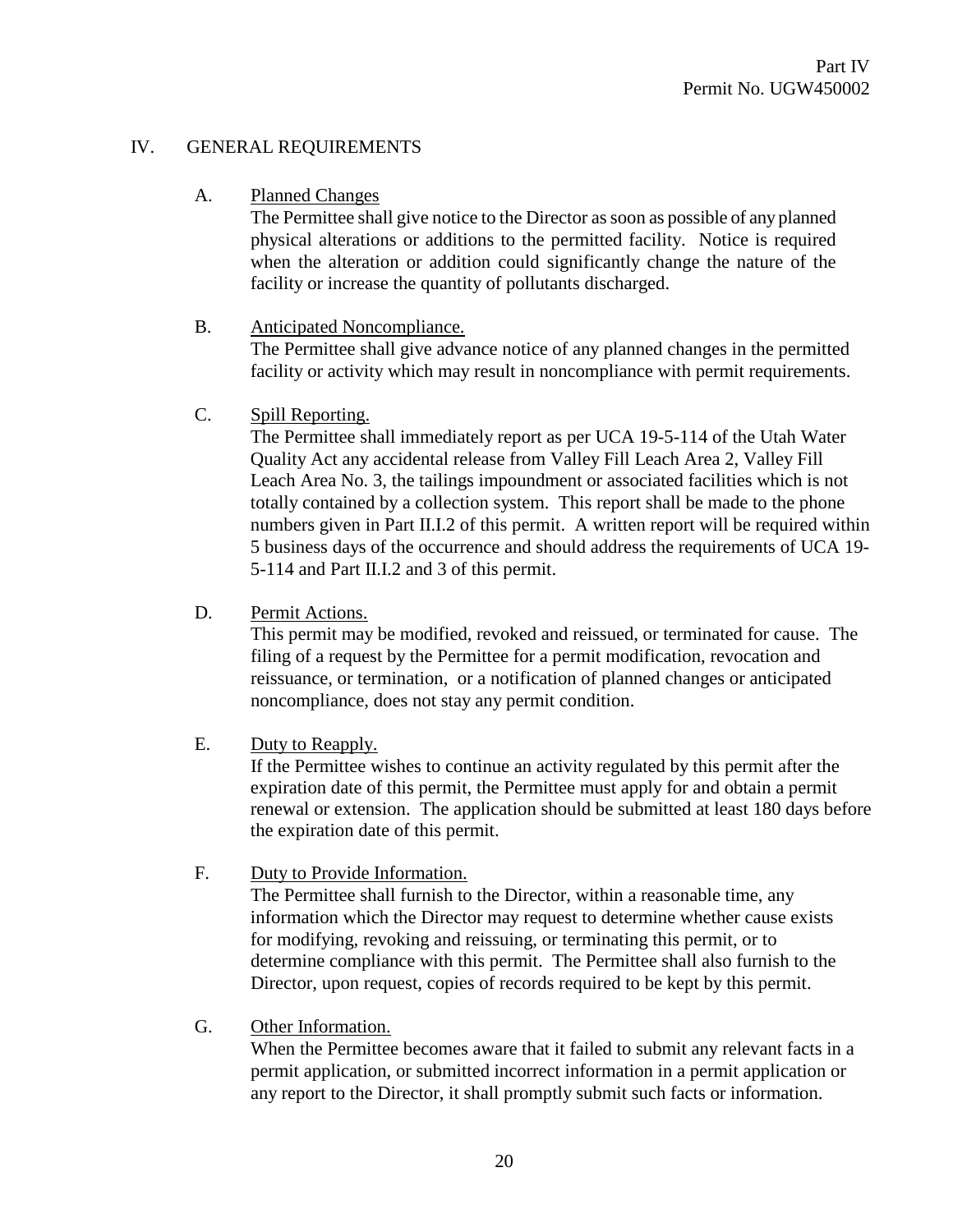#### H. Signatory Requirements.

All applications, reports or information submitted to the Director shall be signed and certified.

- 1. All permit applications shall be signed as follows:
	- a. For a corporation: by a responsible corporate officer or by a duly authorized representative of that person;
	- b. For a partnership or sole proprietorship: by a general partner or the proprietor, respectively;
	- c. For a municipality, state, federal, or other public agency: by either a principal executive officer or ranking elected official.
- 2. All reports required by the permit and other information requested by the Director shall be signed by a person described above or by a duly authorized representative of that person. A person is a duly authorized representative only if:
	- a. The authorization is made in writing by a person described above and submitted to the Director, and,

b. The authorization specifies either an individual or a position having responsibility for the overall operation of the regulated facility or activity, such as the position of plant manager, operator of a well or a well field, superintendent, position of equivalent responsibility, or an individual or position having overall responsibility for environmental matters for the company. (A duly authorized representative may thus be either a named individual or any individual occupying a named position.)

- 3. Changes to Authorization. If an authorization under Part IV.H.2 is no longer accurate because a different individual or position has responsibility for the overall operation of the facility, a new authorization satisfying the requirements of Part IV.H.2 must be submitted to the Director prior to or together with any reports, information, or applications to be signed by an authorized representative.
- 4. Certification. Any person signing a document under this section shall make the following certification:

"I certify under penalty of law that this document and all attachments were prepared under my direction or supervision in accordance with a system designed to assure that qualified personnel properly gather and evaluate the information submitted. Based on my inquiry of the person or persons who manage the system, or those persons directly responsible for gathering the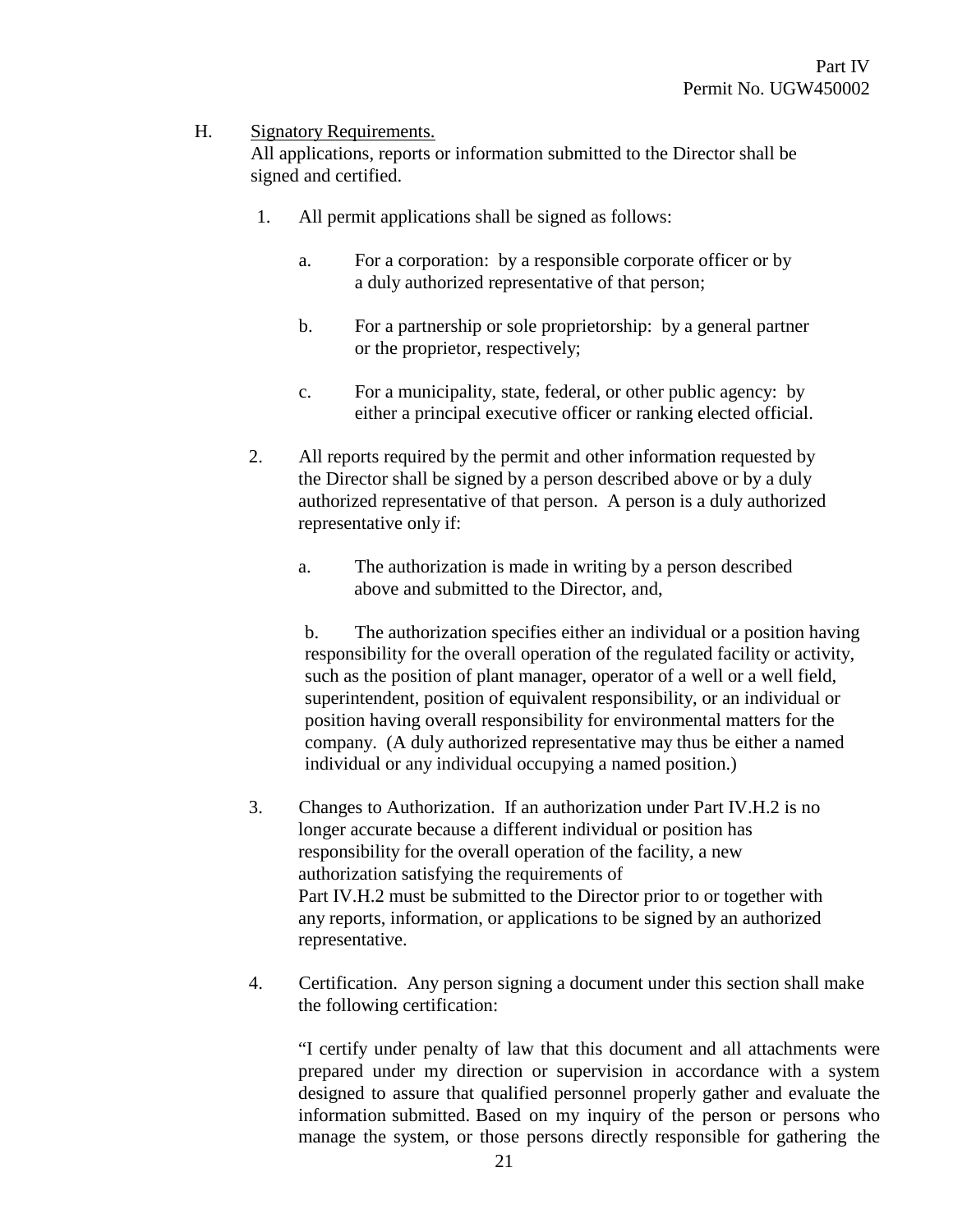information, the information submitted is, to the best of my knowledge and belief, true, accurate, and complete. I am aware that there are significant penalties for submitting false information, including the possibility of fine and imprisonment for knowing violations."

## I. Penalties for Falsification of Reports.

The Act provides that any person who knowingly makes any false statement, representation, or certification in any record or other document submitted or required to be maintained under this permit, including monitoring reports or reports of compliance or noncompliance shall, upon conviction be punished by a fine of not more than \$10,000 per violation, or by imprisonment for not more than six months per violation or both.

# J. Availability of Reports.

Except for data determined to be confidential by the Permittee, all reports prepared in accordance with the terms of this permit shall be available for public inspection at the offices of the Director. As required by the Act, permit applications, permits, effluent data, and ground water quality data shall be considered confidential.

# K. Property Rights.

The issuance of this permit does not convey any property rights of any sort, or any exclusive privileges, no does it authorize any injury to private property or any invasion of personal rights, nor any infringement of federal, state or local laws or regulations.

# L. Severability.

The provisions of this permit are severable, and if any provision of this permit, or the application of any provision of this permit to any circumstance, is held invalid, the application of such provision to other circumstances, and the remainder of this permit, shall not be affected thereby.

## M. Transfers.

This permit may be automatically transferred to a new Permittee if:

- 1. The current Permittee notifies the Director at least 30 days in advance of the proposed transfer date;
- 2. The notice includes a written agreement between the existing and new Permittee containing a specific date for transfer of permit responsibility, coverage, and liability between them; and,
- 3. The Director does not notify the existing Permittee and the proposed new Permittee of his or her intent to modify, or revoke and reissue the permit. If this notice is not received, the transfer is effective on the date specified in the agreement as described in Part IV.M.2, above.

## N. State Laws.

Nothing in this permit shall be construed to preclude the institution of any legal action or relieve the Permittee from any responsibilities, liabilities, penalties established pursuant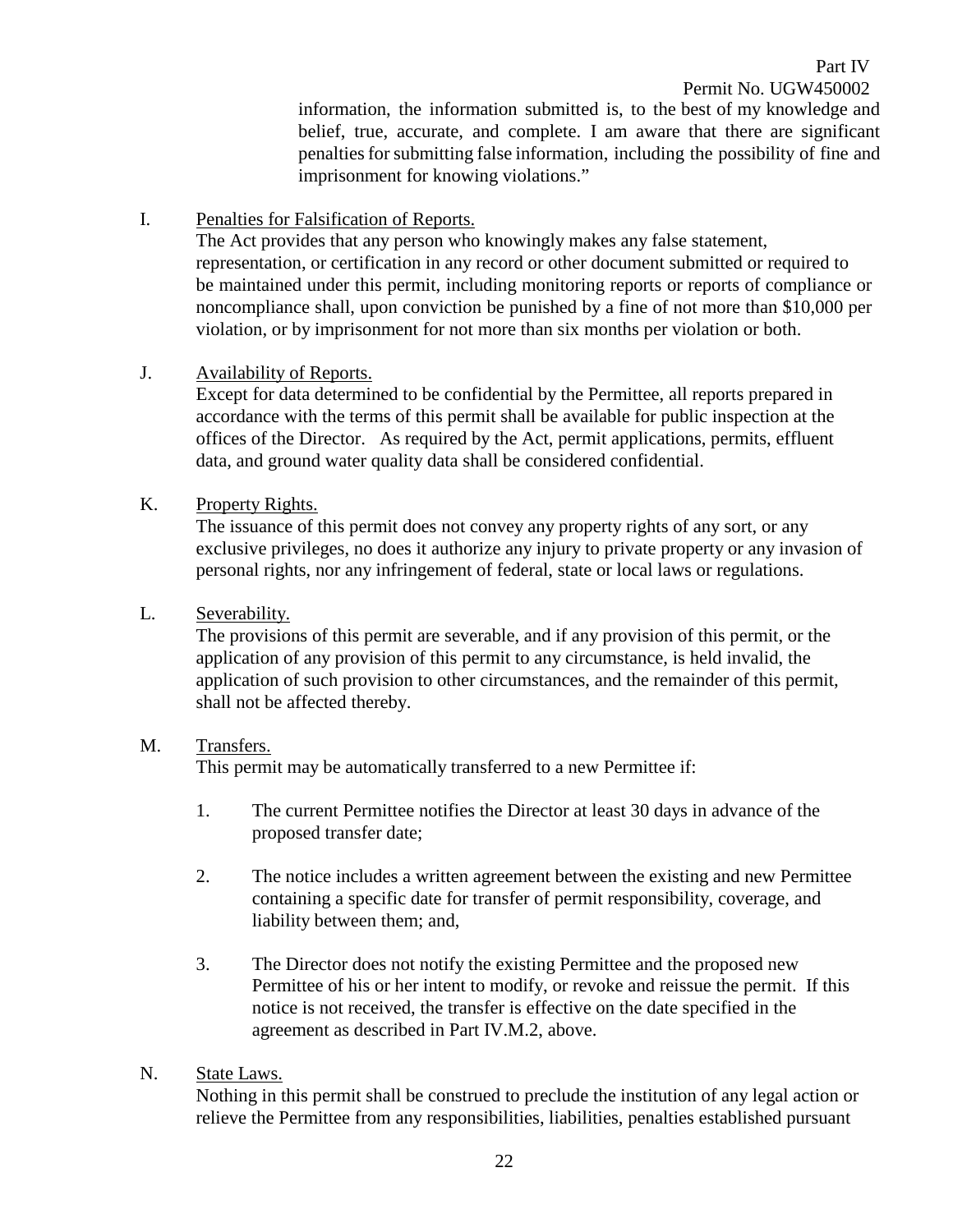to any applicable state law or regulation under authority preserved by Section 19-5-117 of the Act.

O. Reopener Provisions.

This permit may be reopened and modified pursuant to R317-6-6.6.B or R317-6-6.10.C to include the appropriate limitations and compliance schedule, if necessary, if one or more of the following events occurs:

- 1. If new ground water standards are adopted by the board, the permit may be reopened and modified to extend the terms of the permit or to include pollutants covered by new standards. The Permittee may apply for a variance under the conditions outlined in R317-6-6.4.D
- 2. Changes have been determined in background ground water quality.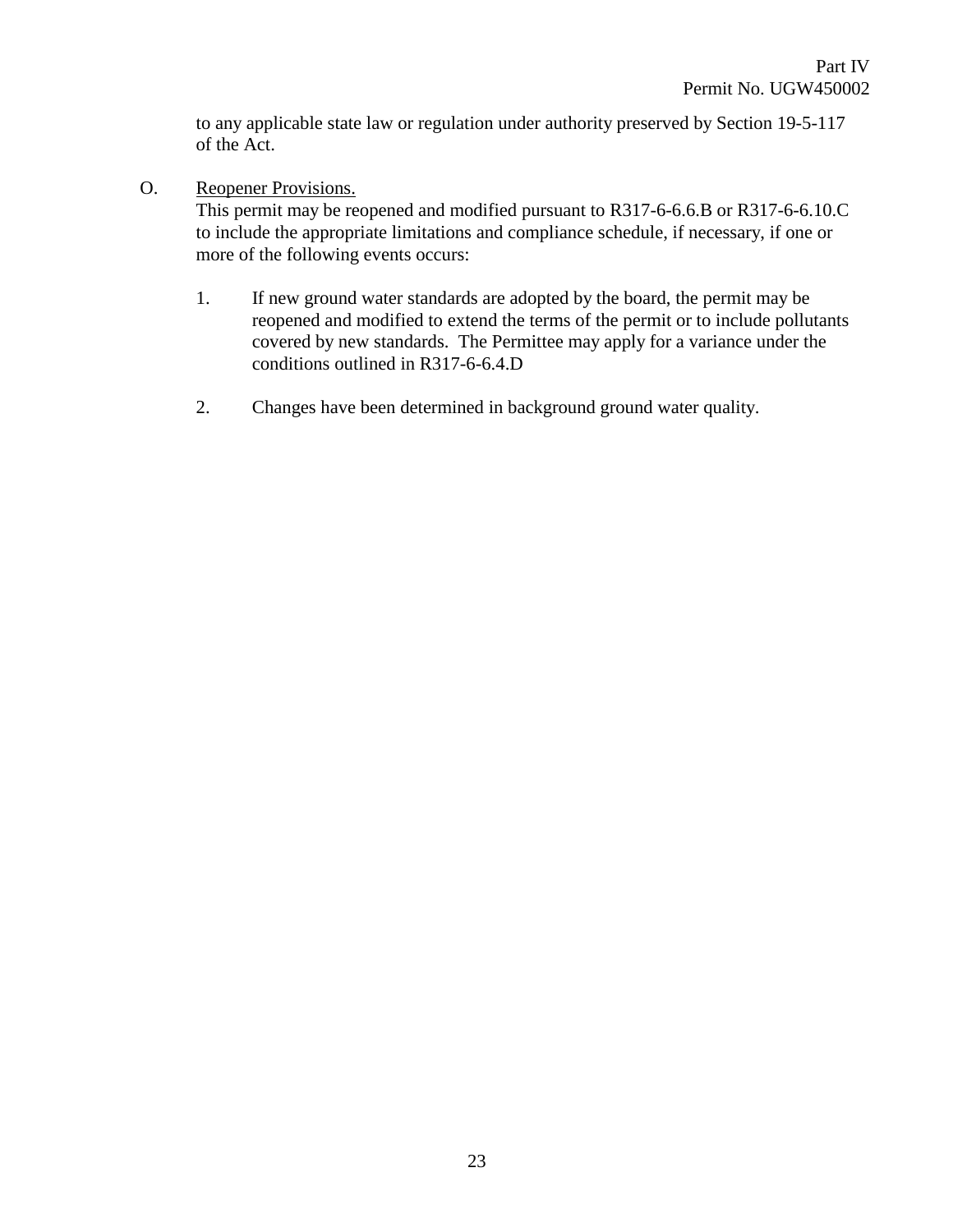# **APPENDIX A**

# **WATER QUALITY MONITORING**

# **QUALITY ASSURANCE PROJECT PLAN**

**October 30, 2017**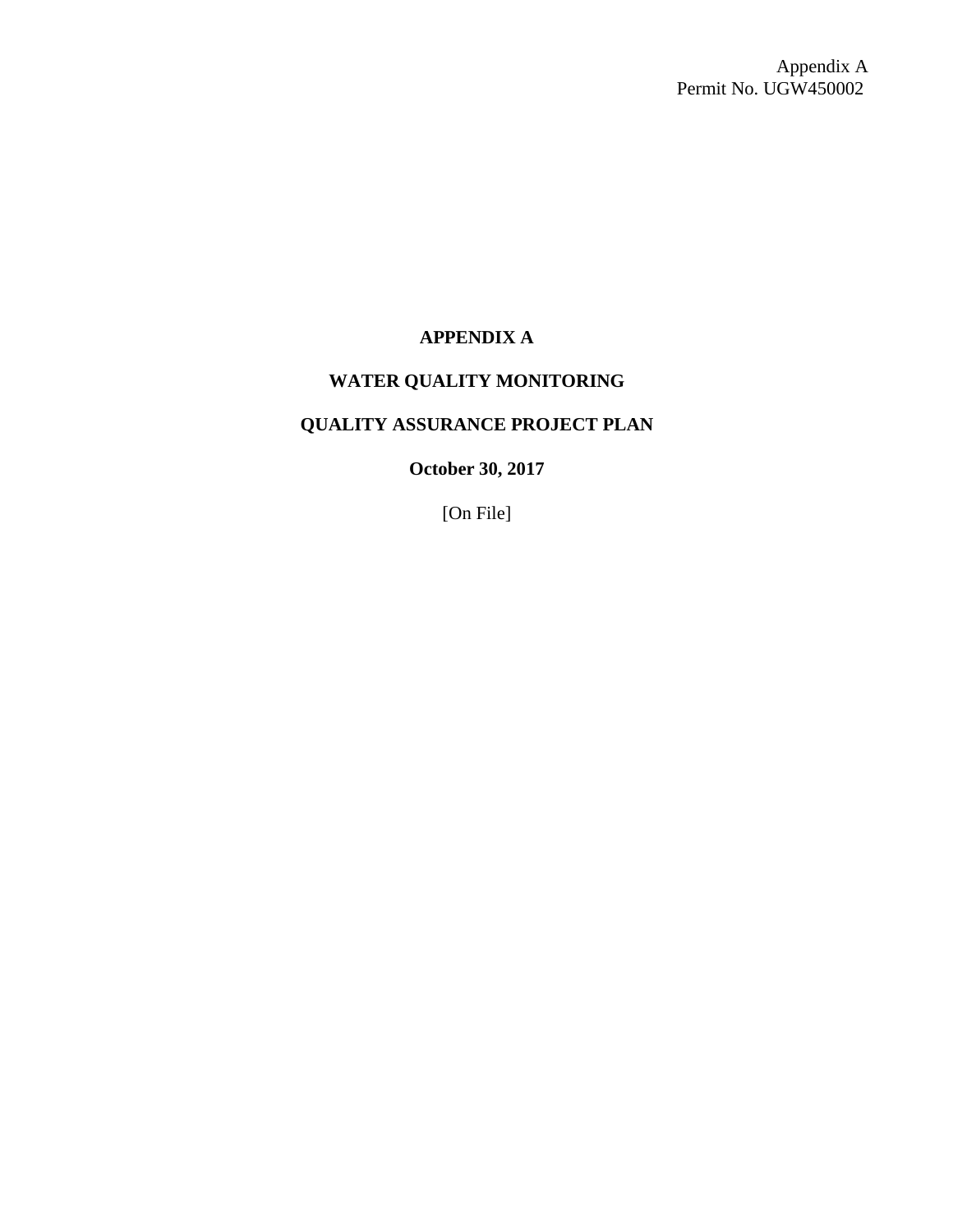# **APPENDIX B**

# **VALLEY FILL LEACH AREA No. 3**

## **CLOSURE PLAN**

**October 30, 2017**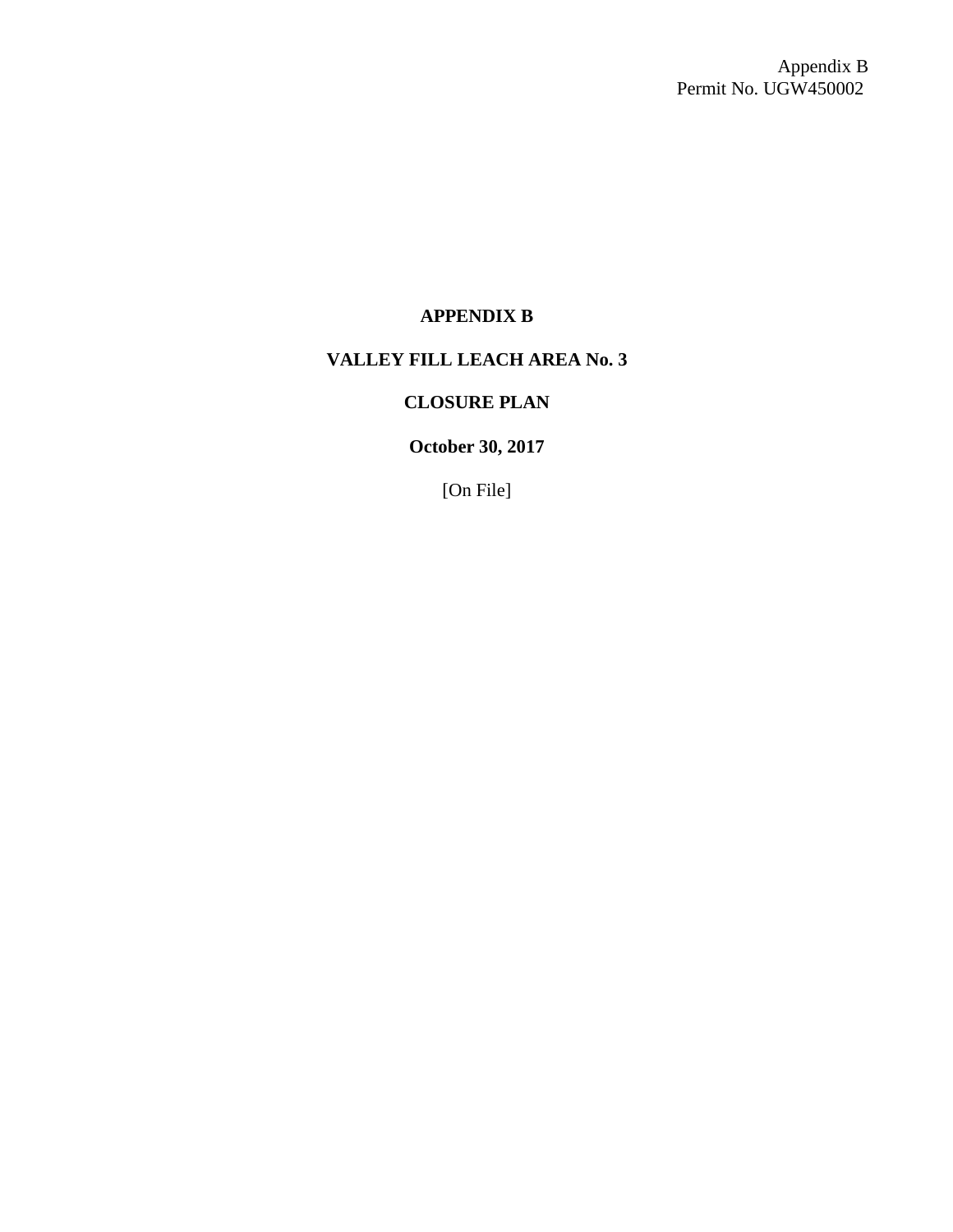# **APPENDIX C**

# **VALLEY FILL LEACH AREA No. 2**

## **CLOSURE PLAN**

**October 30, 2017**